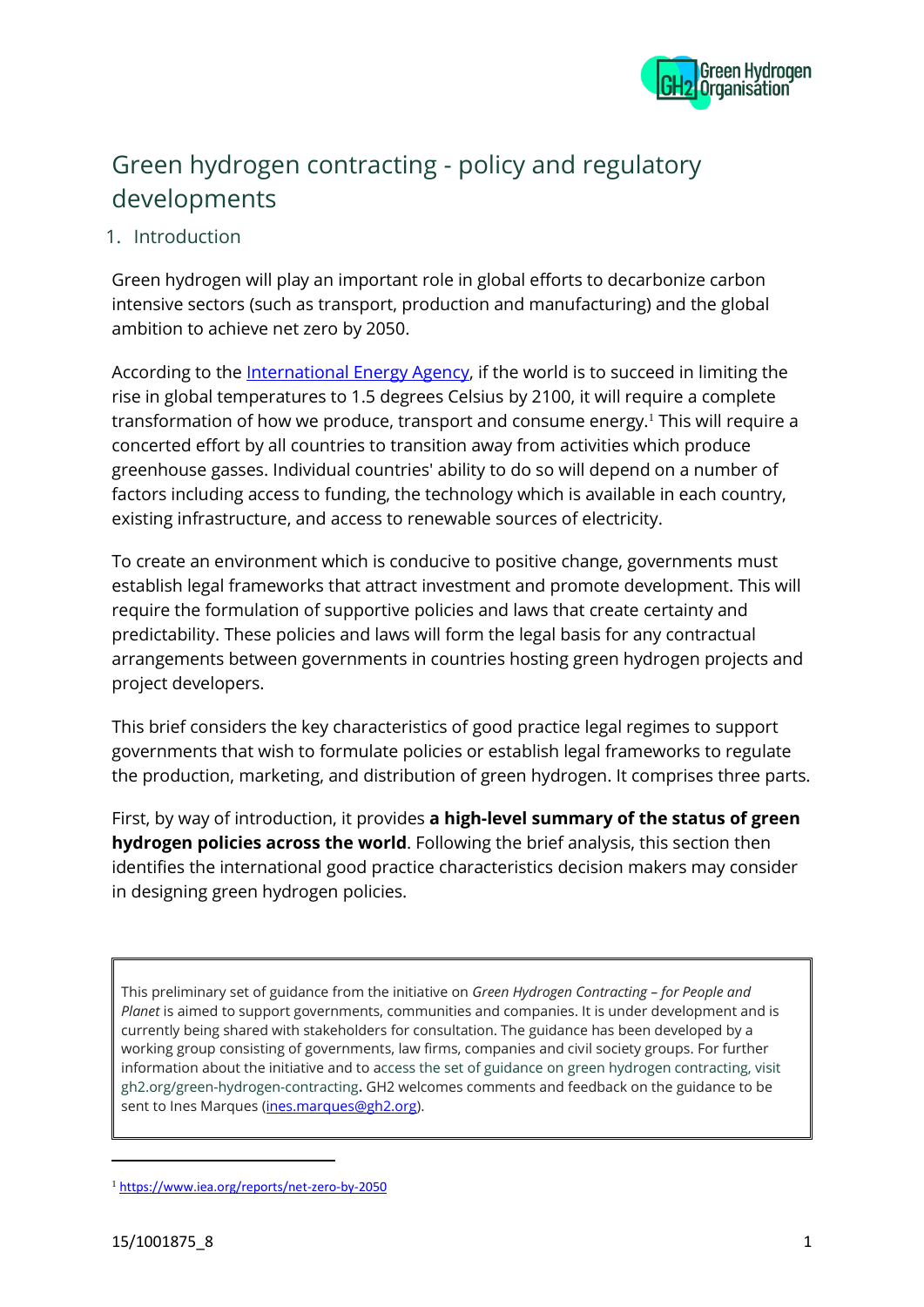

The second section of the paper considers **international good practice**

**characteristics of legal frameworks**. Currently, only a limited number of countries and regions have adopted laws to regulate the production of hydrogen. Often, these frameworks do not specifically address the production of green hydrogen. In light of this, this paper does not consider the approach followed by the different jurisdictions. Instead, it focusses on the *general characteristics* of good-practice legal regimes. Owing to the universal nature of the characteristics, it is recommended that the governments use the general characteristics as guidelines in preparing domestic green hydrogen laws and regulations.

To further support governments, this section of the paper also identifies the key parts of the green hydrogen value chain which ought to be regulated under the laws and regulations.

Finally, the annex to the paper provides **summaries of the green hydrogen policies which specific regions and countries have developed** and, where relevant, the laws and regulations which they have adopted and published.

#### **Part one: Introduction and context setting**

While more than 30 countries now have some form of hydrogen or policy in place, few countries have a coherent legal and fiscal framework which regulates the production of hydrogen, including green hydrogen. Salient examples these jurisdictions include France and Germany.

Because the regulatory regimes which concern the production, distribution, and marketing of green hydrogen are generally in their formative stages, lawmakers currently have a unique opportunity to create legal frameworks which follow international good practice. This includes incorporating regulatory principles and imposing standards that can contribute to a common basis for the effective and efficient development of hydrogen as a new major global energy carrier. Where countries already have policies and laws in place, the increasing global focus on green hydrogen could serve as an incentive to reform their laws to better accord with international good practice.

As discussed in greater detail under part two of the brief, to enhance the investment attractiveness of a country's green hydrogen sector the government would need to **formulate a clear policy and create a regulatory framework which promotes predictability and certainty.** Because the green hydrogen sector comprises various component, including the production of renewable energy, the production of hydrogen, the transport and distribution of hydrogen, and the consumption of hydrogen, **governments will need to ensure that each step in the green hydrogen value chain is suitably regulated.**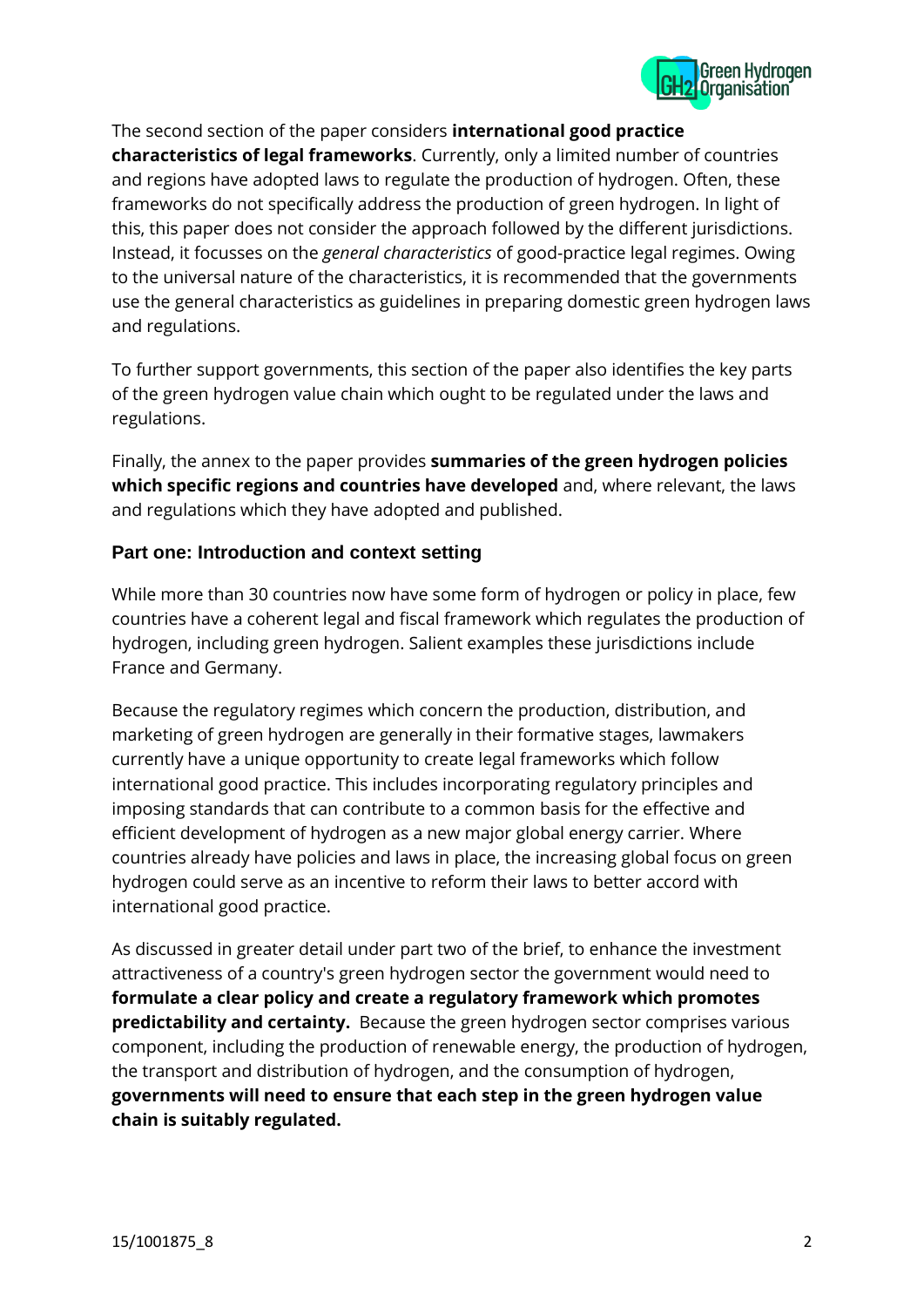

The nature and extent to which the different stages of the green hydrogen value chain must be regulated will differ from one jurisdiction to the next. This is because parts of the value chain will already be considered under existing policies (such as a country's renewable energy strategy) or regulated under existing laws (existing gas and power laws). The required approach is therefore a question of fact.

It is anticipated that developing and emerging economies will generally focus on preparing legislation to regulate the production of green hydrogen. Once the hydrogen is produced, parts of the production may be exported to more developed hydrogen markets.

More developed countries and regions may seek to regulate the production as well as the marketing, distribution, and sale of green hydrogen. Under these circumstances, the regulators would need to consider how and to what extent it is necessary to regulate the different elements of the green hydrogen value chain.

Generally, the different branches of government will be responsible for different steps in the law reform process. Typically, the executive branch of government publishes a green hydrogen policy. Second, to give effect to the policy, the legislative branch of government promulgates a law (or laws) to create the legal framework which will regulate the production, marketing, distribution and sale of green hydrogen. Finally, the executive branch of government will implement the new law(s). Subject to the powers which the law(s) vest(s) in the executive branch of government, the different government ministries may be required to publish regulations, issue permits/licences/approvals and guidelines, and conclude contracts with renewable power and green hydrogen producers. These secondary legal instruments would further regulate specific parts of the green hydrogen value chain.

#### 2. A brief overview of international developments

According to publicly available information, at least thirty countries have or are developing hydrogen policies.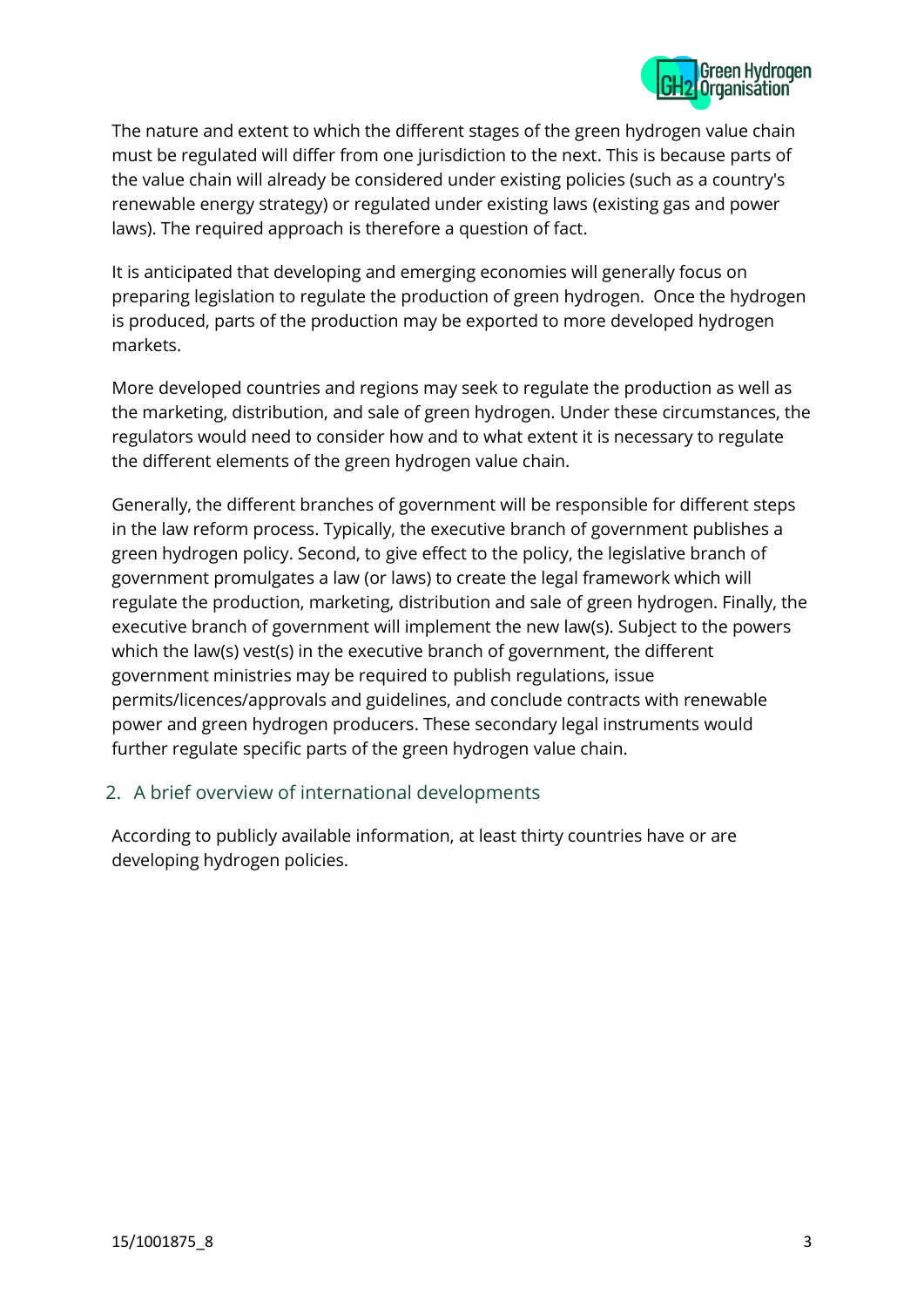



Many of the national policies are formulated along general lines and often lack specific strategies and clear targets for the production of hydrogen and decarbonization of other sectors.

The approaches followed by China, Chile, Denmark, France, Germany, India, South Africa, Namibia, and Spain appear to be exceptions to the rule because these countries have formulated ambitious strategies. Many of these strategies must however still be incorporated into national legislation. The approaches adopted by these jurisdictions are summarized in the annex to this paper.

Countries' ambition to decarbonize the energy sectors are affected by several drivers. Important examples of key drivers include the prevailing geopolitical circumstances in the country and the region, domestic economic and development policies, energy policies, the availability of different sources of energy, existing levels of carbon emissions, nationally determined contributions under the Paris Agreement, environmental factors (including biodiversity), and the availability of offshore production areas.

A specific country's energy objectives as such are often the result of other pre-existing national policy objectives and may be defined to a variable degree in government and other public documents. Domestic energy policies may be influenced by the country's:

- Energy transition policy;
- Industrial policy;
- National energy supply policy;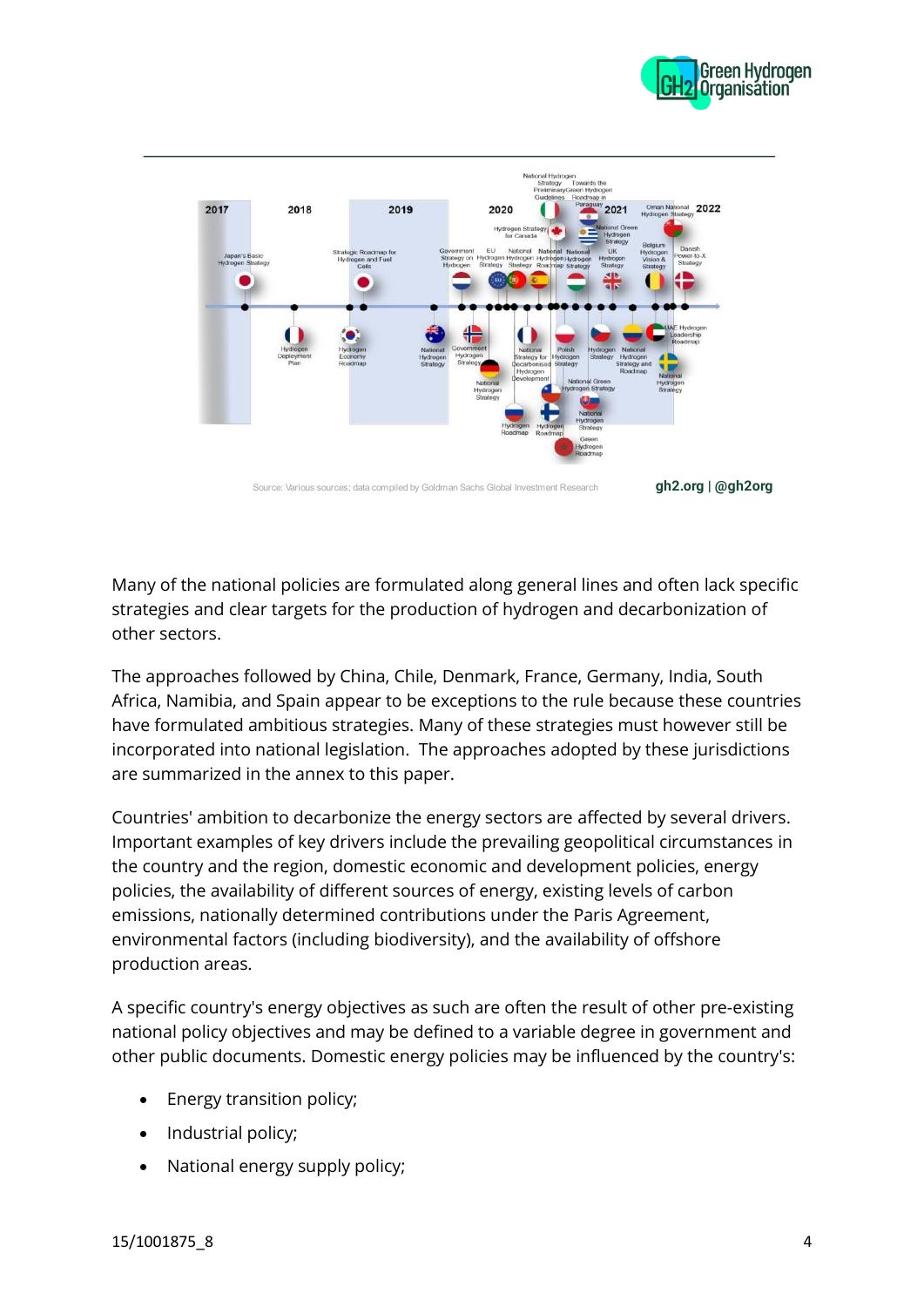

- National revenue and budget policy;
- National financial support capacity;
- Relevant infrastructure development policy;
- Electric power capacity policy;
- Regulatory mechanisms (legislation, concession, contract);
- Parallels and differences to extractive industries regulation (oil, gas and mining); and
- Parallels and differences to regulation of other ("ordinary") industries.

The approach adopted under a country's green hydrogen policy may accordingly be the product of several of these factors. However, a lack of a coherent green hydrogen policy may lead to poor regulation and implementation. This is an important reason for the recent international increase of domestic green hydrogen policies.

At a regional level, the **European Green Deal** (approved in 2020) is a useful example of a set of policy initiatives which seek to support the EU's transition to no net emissions of greenhouse gases by 2050. [Hydrogen](https://ec.europa.eu/growth/industry/strategy/hydrogen_en#:~:text=Hydrogen%20is%20expected%20to%20play,to%20contribute%20to%20climate%20neutrality.) is expected to play an important role in achieving the EU objectives to reduce greenhouse gas emissions by a minimum of 55% by 2030 and to reach net zero emissions in the following two decades.

The EU's **Hydrogen strategy for a climate-neutral Europe** stipulates the region's ambitious targets for the production of hydrogen. This includes increasing member states' hydrogen production capacity and stipulates specific targets, for example the undertaking to install at least 6 GW of renewable hydrogen electrolysers in the EU by 2024 and 40 GW of renewable hydrogen electrolysers by 2030.

To some extent, the viability of the EU's green hydrogen strategy is contingent on the underlying economic support schemes. The main legislative measures in this regard include [the EU Clean Energy Package](https://energy.ec.europa.eu/topics/energy-strategy/clean-energy-all-europeans-package_en) from 2019, the Fit for [55 Package,](https://www.consilium.europa.eu/en/policies/green-deal/fit-for-55-the-eu-plan-for-a-green-transition/) and the EU Commission's [proposed Hydrogen and Decarbonisation Package.](https://ec.europa.eu/commission/presscorner/detail/en/IP_21_6682)

#### 3. Guidelines for general hydrogen policies

A domestic or regional green hydrogen policy would follow international best practice if it:

- Clearly sets out the government's (or region's) strategies, political targets, and specific legal undertakings (including proposed time limits).
- Identifies existing regulatory uncertainties and sets out the mechanisms which the government will implement to address these concerns.
- Indicates the country's (or region's) market creation objectives. These objectives should: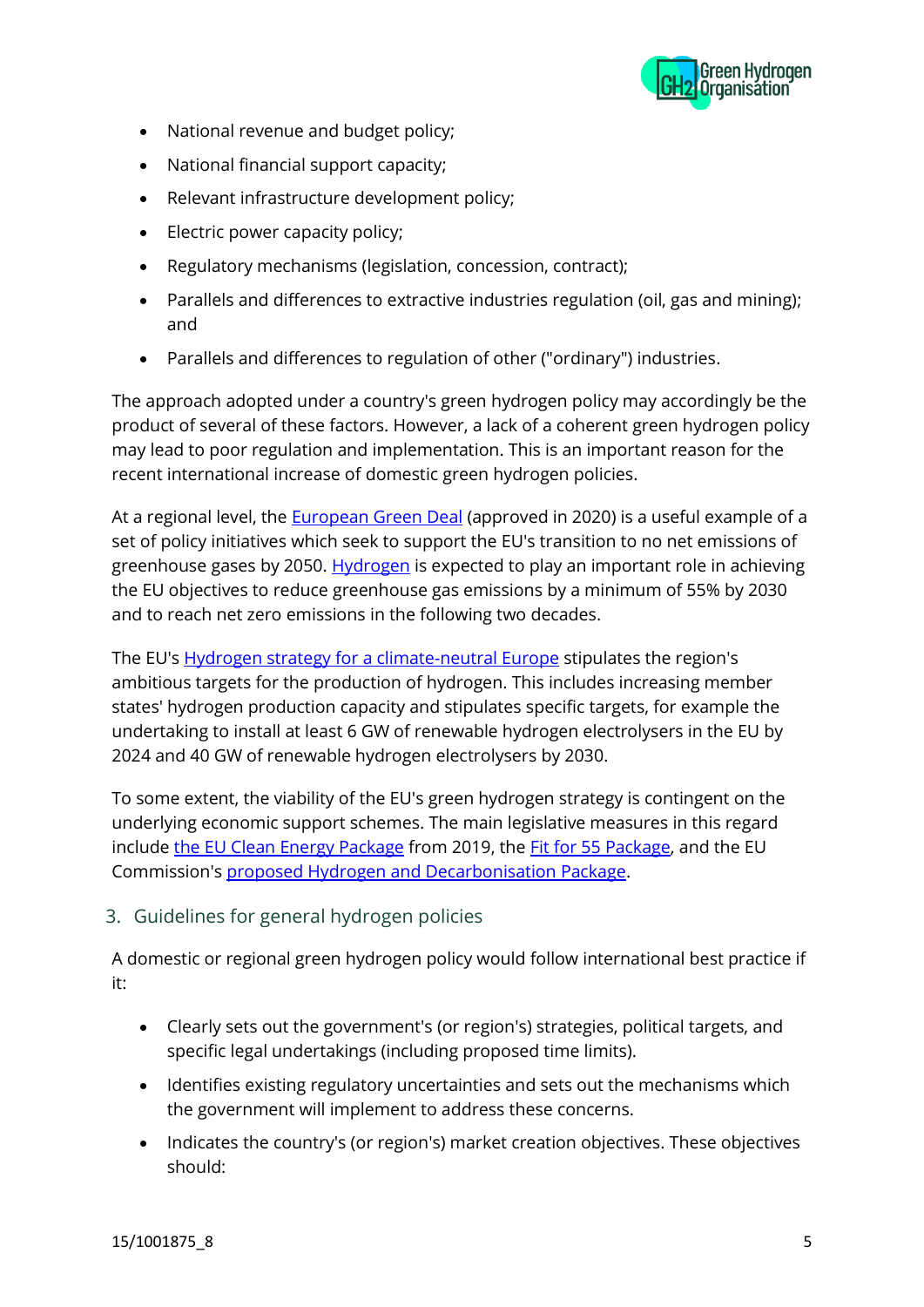

- o demonstrate the viability of the proposed green hydrogen sector;
- o identify industries that will be prioritized to take up green hydrogen to decarbonise its processes and ideally set use or impact targets; and
- o identify the responsibly which will be assigned to the different public and private sector stakeholders.
- Promotes a transparent market design which grant third parties (including foreign investors) access to participate in the sector.
- Stipulates predictable tariffs.
- Acknowledges that subject matter specific policies may be required for each part of the green hydrogen value chain. This includes policies on:
	- o access to and the use of land;
	- o access to and the use of electricity generated by renewable energy sources;
	- o access to and the use of water; and
	- o the production, storage, distribution, and use of green hydrogen.
- Stipulates how the government(s) intend(s) to regulate the different parts of the green hydrogen value chain.
- Explains what role (if any) the green hydrogen sector would play in the country's (or region's) carbon dioxide (CO<sub>2</sub>) emission trading systems and other CO<sub>2</sub>-cost systems. This could include identifying potential incentives to promote the transition to renewable energy sources.
- Confirms the level and type of financial support which the government would provide to participants in the green hydrogen value chain<sup>2</sup> (in particular where the green hydrogen sector and initial projects are still in a formative stage).
- Proposes a pathway which would enable private sector stakeholders to produce green hydrogen at affordable prices for consumers.

It is also critical that the policy should only be formulated **after the government consulted all relevant stakeholders**, including local communities who may be affected by the construction and operation of the renewable energy and green hydrogen production plants.<sup>3</sup> The views of the relevant stakeholders should be reflected in the policy. Where stakeholders identify specific impacts, the policy should indicate how the effects of the negative impacts will be mitigate/addressed and the positive impacts amplified.

<sup>2</sup> Different incentives are considered in the greater detail in the **[Fiscal terms and incentives paper]**.

<sup>3</sup> Consultation is considered in greater detail in the **[Local community engagement and management paper].**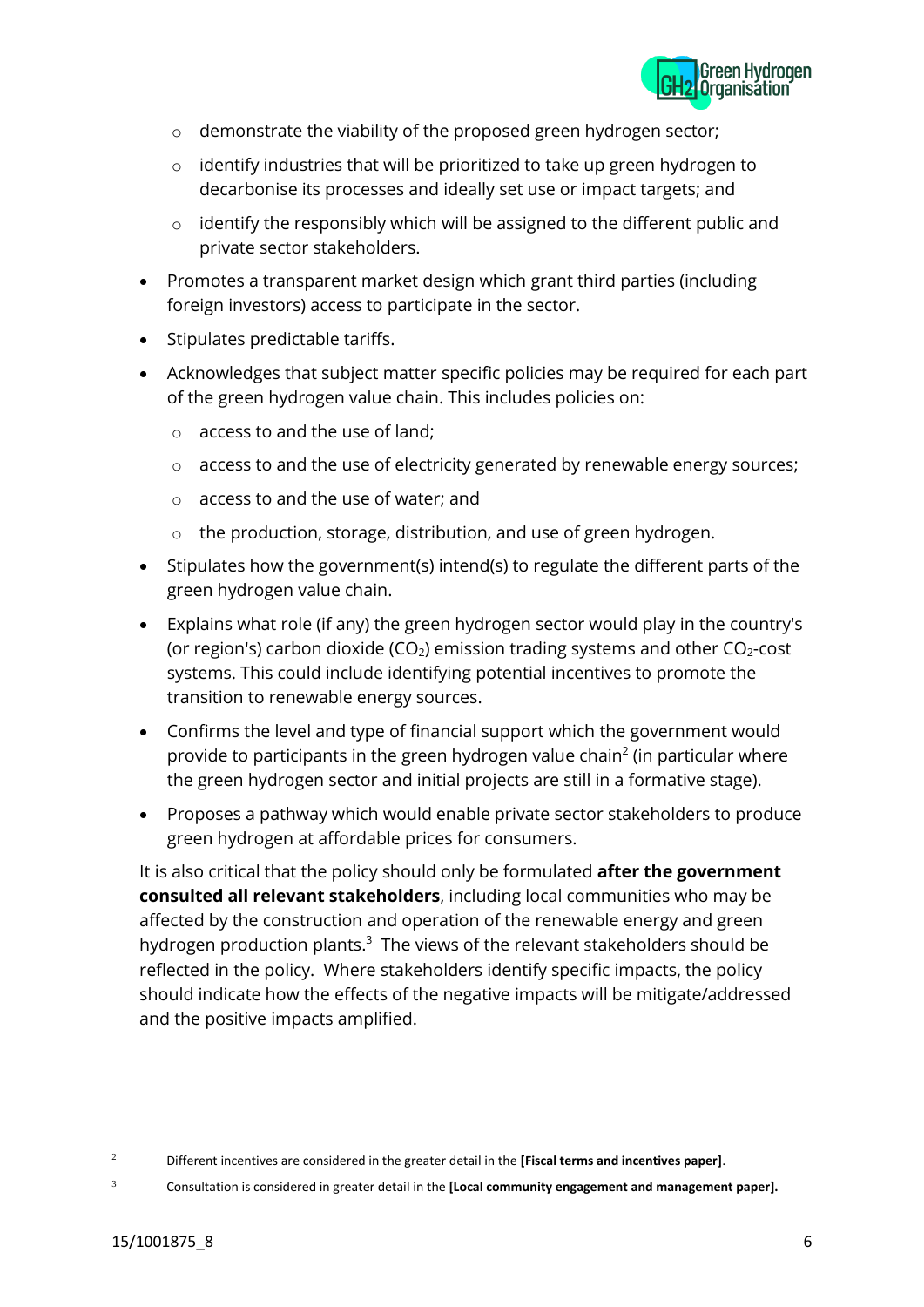

## 4. Key policy measures to support green hydrogen industry

As mentioned above, it is important that governments acknowledge that the green hydrogen value chain comprises various parts. To create an environment which is conducive to investment, the green hydrogen policies of a country or region should consider how and to what extent each part in the value chain should be regulated in the jurisdiction in question.

In light of this, specific policy measures for the different elements in the hydrogen value chain should be defined from the outset. While the subject matter which ought to be addressed under a country's/region's green hydrogen policies may differ from one region to the next (depending on whether a specific topic, such as renewable energy, is already addressed under a separate policy) governments should consider including the following topics in their policies:

### **a) Sources of renewable energy, generating capacity, and the need for further development**

As a premise, a green hydrogen policy must identify the different sources of renewable energy (including hydropower, solar and wind) which would support the development of the green hydrogen sector. Among other things, the policy should confirm what proportion of the electricity which is generated from renewable energy sources would be designated for use by the green hydrogen production plants. If the government determines that the current energy production levels will not be sufficient to sustain the development of the green hydrogen sector, the policy should also stipulate the mechanisms which the government would use to further develop the country's renewable energy generation capacity. To promote compliance with such undertakings, the policy should set out specific targets and time periods for the development of the region's or the country's renewable energy capacity with which the government must comply.

The policy should also consider the existing renewable energy infrastructure, including the renewable energy plants and the electricity distribution and transmission networks. 4 In particular, the policy should identify whether the current infrastructure is able to support the establishment of the green hydrogen sector. If the policy confirms that the current renewable energy infrastructure would not be able to support the establishment of the green hydrogen sector, the policy should set out the process which the government intends to follow to upgrade the power grid. As part of the analysis, the policy should explain why the government's proposed approach will unlock bottlenecks and ensure sufficient power supply to hydrogen production plants.

<sup>4</sup> Infrastructure is considered in greater detail in the **[Infrastructure paper]**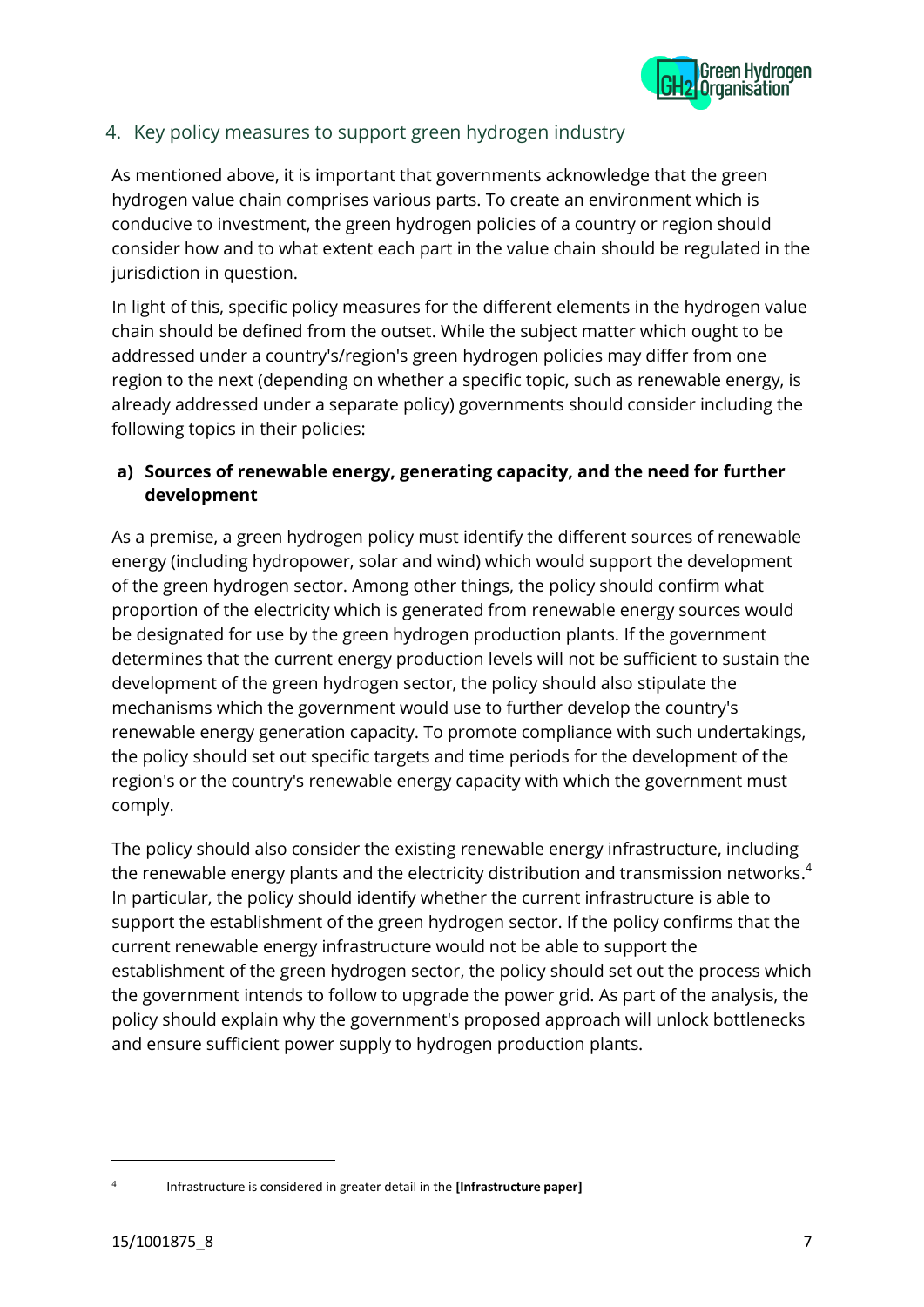

#### **b) Government support<sup>5</sup>**

The policy should identify any public finance mechanisms which the government would offer to enable the establishment of the green hydrogen sector. The government financial support may take different forms and will depend on among other things, the host country's financial resources.

Examples of mechanisms which governments could consider include arrangements in respect of long-term power purchase agreements, concessional loans, direct financial support arrangements and other financial incentives where access to adequate financial resources restrict the development of specific green hydrogen projects.

Contracts for difference (CfD) is a further example which governments could consider as CfDs are already used in other energy sectors, such as offshore wind. The contract for difference is entered into between the State and the project parties. The market price risk is shared between the country and the project parties. The parties jointly carry the risk for a market price between a defined "strike price" and a defined positive and negative price range outside this strike price, whereas the State carries the risk for market prices outside this range.

This risk sharing constitutes a hedging instrument for future carbon prices which can allow for financing of the project. It is seen as reasonable that the State carries the risk for market prices outside the defined range as the State is a main interested party and stakeholder in the development of green energies.

Carbon Contracts for Difference (CCfD) may also be a suitable scheme for green hydrogen projects. A CCfD is a government or institution backed contract between two parties whereby the beneficiary is compensated for the difference between the effective  $CO<sub>2</sub>$  price and the mitigation costs of the new technology, being the strike price.

#### **c) Production**

It goes without saying that the production of green hydrogen will be contingent on a number of underlying drivers, including the existing infrastructure, access to renewable energy, access to water, the ability to market, distribute and sell the hydrogen, and demand by consumers and end users.

The policy should identify the drivers, any capacity constraints, as well as the impact which both variables may have on the country's or region's ability to produce green hydrogen. Consequent upon such an assessment, **the policy should propose appropriate production targets and the timelines within which these will be achieved.**

<sup>&</sup>lt;sup>5</sup> Different incentives and fiscal policy responses are considered in the greater detail in the [Fiscal terms and incentives paper].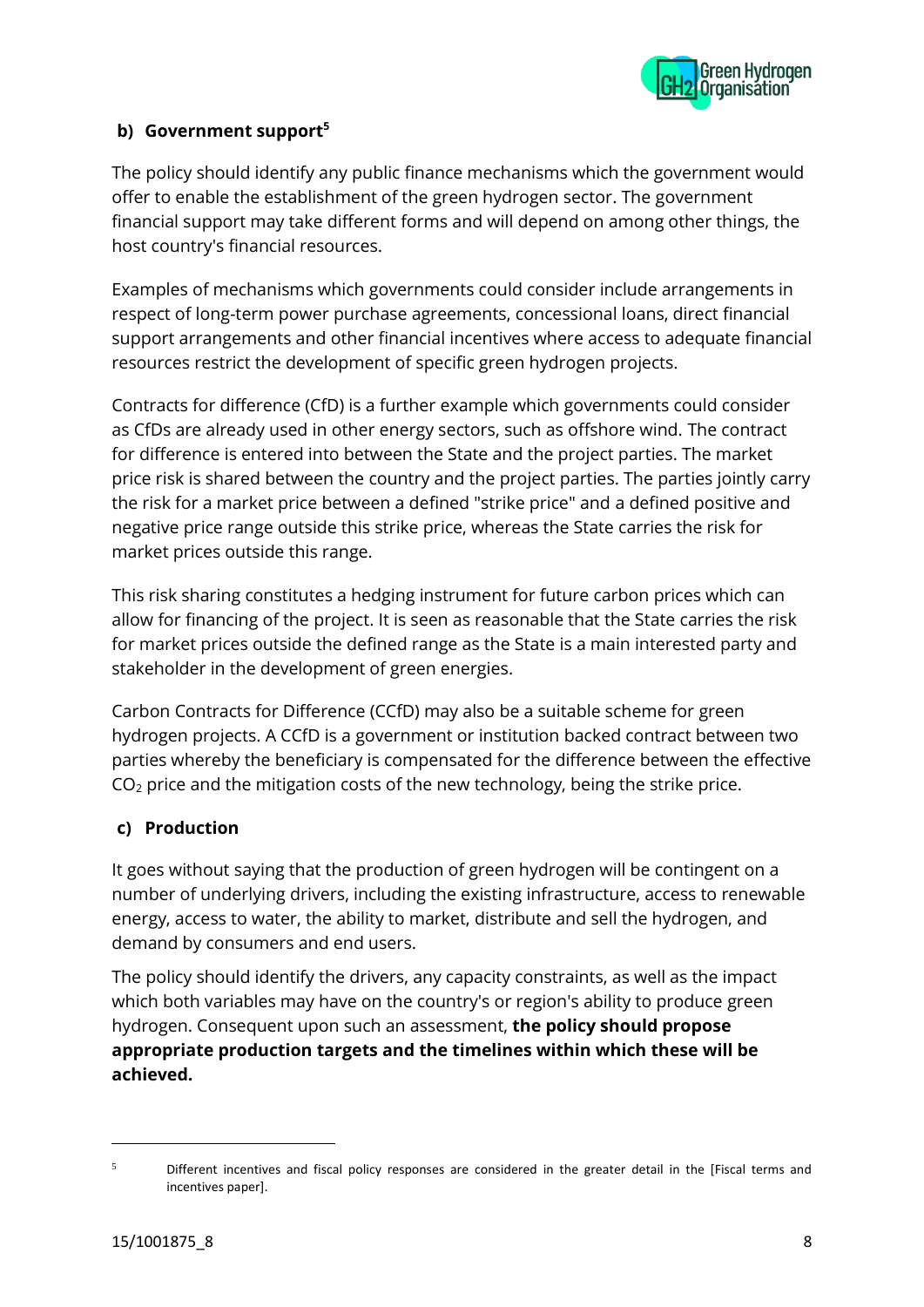

The policy should also indicate the steps which the government would take to address any capacity constraints to support the development of the green hydrogen sector. This includes proposals to enhance access to renewable energy for project developers.

#### **d) Infrastructure**

As mentioned, the status of the renewable energy generation infrastructure may affect a country's or region's ability to establish and develop a green hydrogen sector. In addition to access to renewable energy, the development of the sector will also be affected by downstream infrastructure which would enable or prevent green hydrogen producers from distributing the hydrogen to consumers.

In light of this, the policy should **identify any infrastructure impediments to the establishment of the green hydrogen sector** as well as the **measures which the government will implement to address the issues**. There are several means through which the governments could seek to do so. For example, a government could put green hydrogen projects out to auction by public intermediaries. Private sector parties could in response submit proposals which indicate how they could address the infrastructure deficiencies. The government could also finance infrastructure development, pipelines, and terminals.

## **e) Consumers and end users**

## Finally, the policy should **identify the potential consumers or end users of the green hydrogen.**

The potential end user could include specific sectors (such as the aviation and public transport sectors) or specific predetermined offtakers (such as specific mining companies or steel and cement manufacturers). Targets could be included focusing on the amount of green hydrogen to replace fossil-based hydrogen currently used, or the amount of CO2 emissions expected as a result of using green hydrogen.

Governments could also pursue a more general approach and **promote the uptake of green hydrogen by offering fiscal incentives to industries which use green hydrogen** as an energy source to reduce greenhouse gas emissions (e.g. shipping) or favour products which rely on green hydrogen as an energy source during public procurement processes. In the alternative, governments could also reduce fossil fuel subsidies and introduce a carbon tax.

## **Part two: International good practice characteristics of legal frameworks**

#### 5. International good practice

According to [the Fraser Institute](https://www.fraserinstitute.org/studies/annual-survey-of-mining-companies-2021) the investment attractiveness of a jurisdictions is influenced by a number of different parameters. Some of the key parameters which the Fraser Institute conisders in its annual survey of mining companies' opinions of mining jurisdiction are: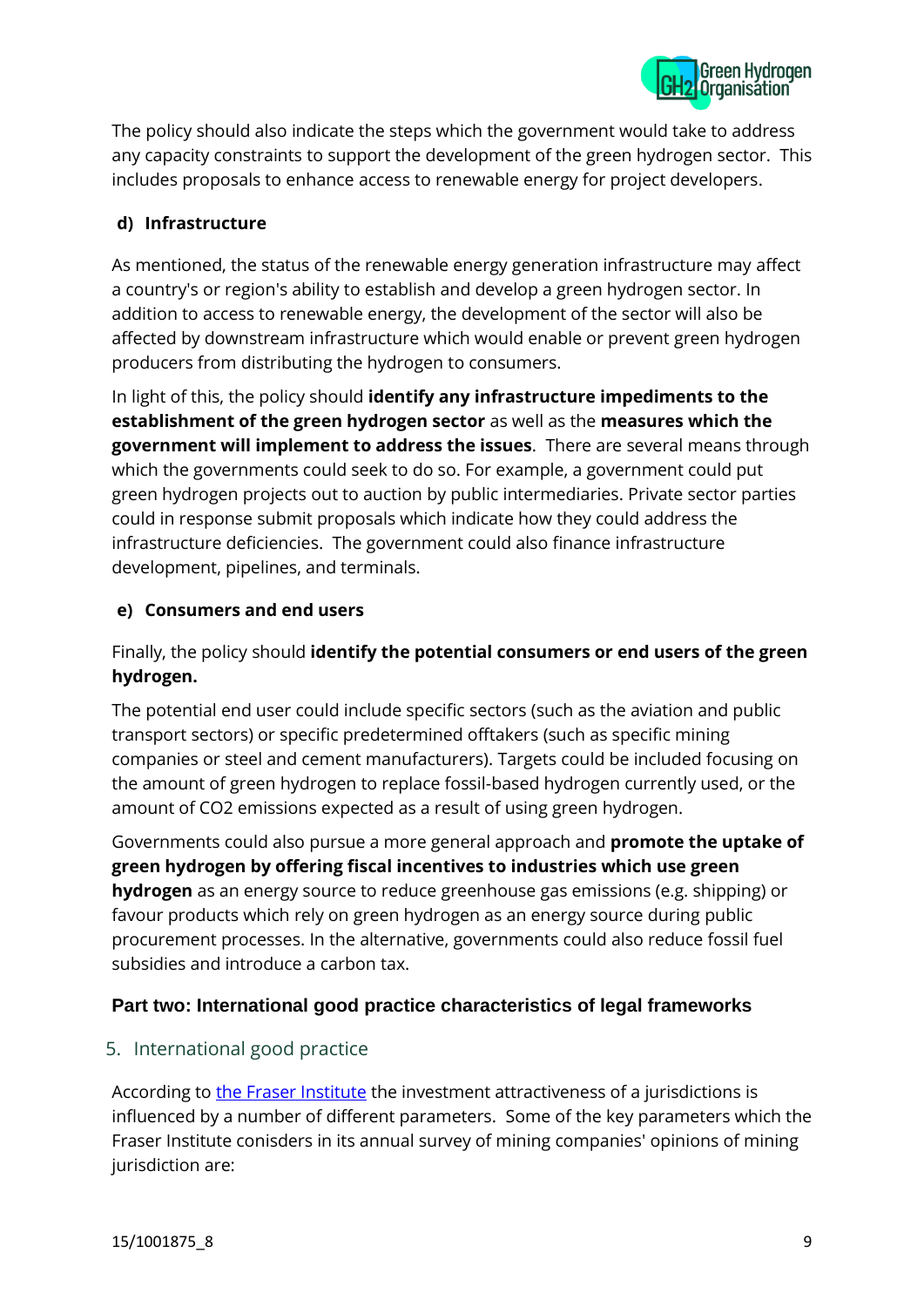

- 1. the characteristics of the legal system are the legal processes fair, transparent, non-corrupt, timely, efficiently administered;
- 2. uncertainty concerning the administration, interpretation, or enforcement of existing regulations;
- 3. the nature and extent of the environmental regulations, stability of these regulations, consistency and timeliness of regulatory process, and are the regulations based on science;
- 4. are there any regulatory duplications and inconsistencies in the different laws which regulate the operations (includes federal/provincial, federal/state, interdepartmental overlap, and the like);
- 5. the characterstics of the fiscal regime and the fiscal basket of taxes, including personal, corporate, payroll, capital, and other taxes, and complexity of tax compliance;
- 6. disputes regarding land claims, security of tenure and property rights;
- 7. the status of existing infrastructure, such as access to roads and rail networks, power availability, and other distribution networks;
- 8. socioeconomic agreements and community development requirements, including local content requirements;
- 9. barriers to trade, such as tariff and non-tariff barriers, restrictions on profit repatriation, currency restrictions, and the import of machinery;
- 10. political stability; and
- 11. labour related issues including regulations, employment agreements and labor militancy, industrial action or work disruptions.

While the Fraser Institute survey is designed to capture the opinions of mining executives regarding the level of investment barriers, the parameters which the think tank uses to determine investment attractiveness of a jurisdiction would apply equally to the green hydrogen sector. This is so because mining activities and the production of green hydrogen are affected by the same drivers and subject to similar risks.

Green hydrogen sector is also engaged in the activities which focus on the exploitation of (renewable) natural resources to generate a tradable commodity. The viability of both sectors depends on access to reliable sources of (renewable) energy, water, and labour. The activities conducted in both sectors are subject to strict environmental, social and governance requirements. Both sectors are required to obtain and maintain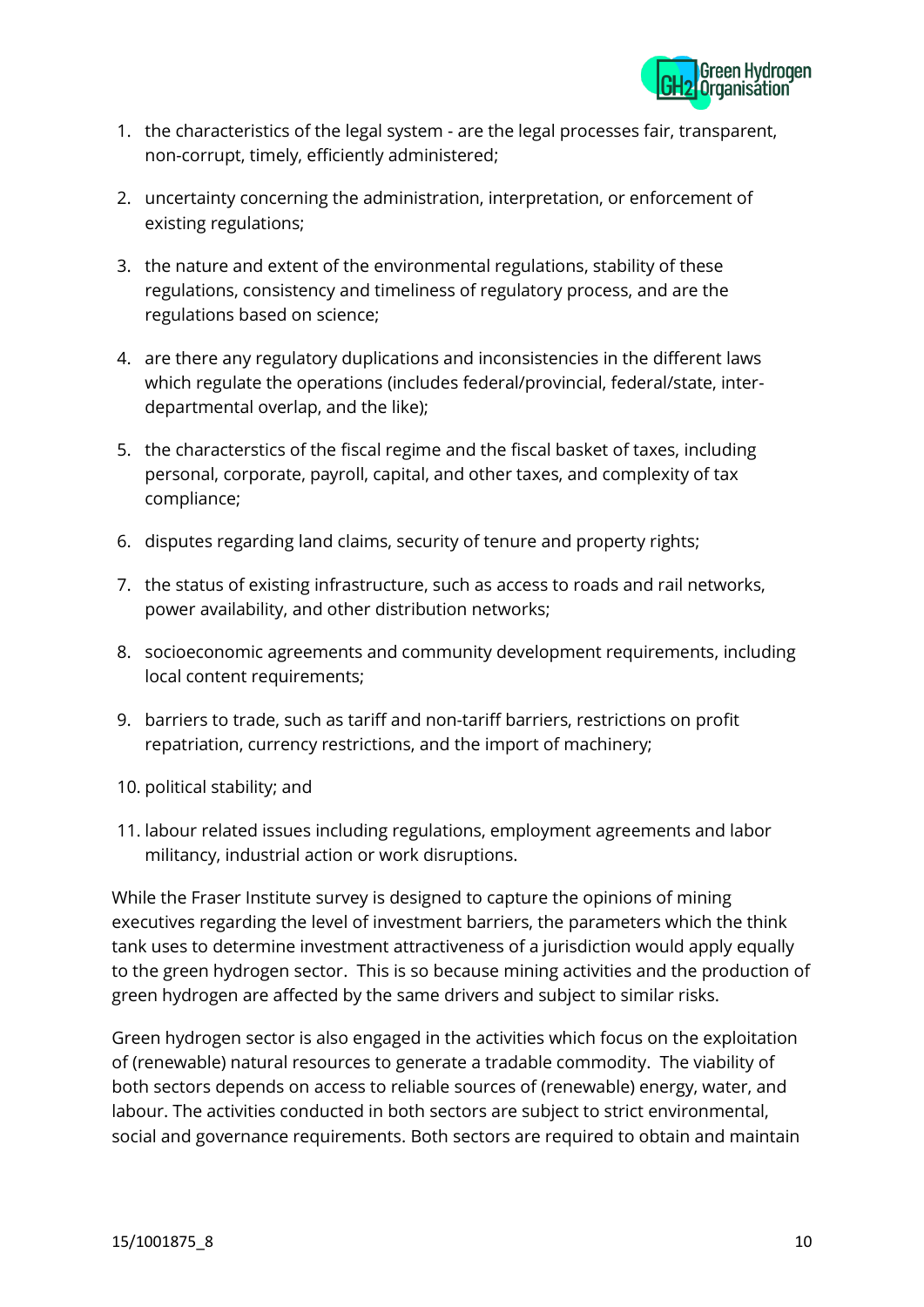

a social licence to operate. Finally, both sectors require stable fiscal regimes to run profitable operations.

It is clear from these parameters that **clarity, certainty and predictability are the three fundamental elements of any good practice legal regime.** The investment attractiveness of a legal framework is further enhanced where it establishes **a stable fiscal, trade, environmental, labour, property and socio-economic regime**. Stable in this regard does not mean rigid, but rather predictable.

The Fraser's Institute's parameters accordingly provide a useful starting point to identify the types of provision which regulatory regimes ought (and ought not) to include to create an environment which is conducive to investment.

For example, **the laws must clearly stipulate which permits/licences/approval green hydrogen producers must obtain before they may produce, market, distribute and sell the green hydrogen to end user**. Moreover, the law(s) should clearly stipulate the substantive requirements which the applicants for the permit/licence/approval must satisfy and the process which the applicants must follow when they apply for a new permit/licence/approval or the amendment, renewal or transfer of an existing permit/licence/approval.

The guidance provided under the OECD *[Policy Framework For Investment User's Toolkit](http://www.oecd.org/investment/toolkit/policyareas/publicgovernance/41890394.pdf)*<sup>6</sup> is also instructive. Like the Fraser's Institute, the OECD's policy framework offers guidance on the principal elements of good legal frameworks.

According to the OECD, a legal regime follows international best practice if it promotes accountability, transparency, efficiency, effectiveness, responsiveness and the rule of law.

Public governance is important for investors and their businesses. It helps build trust and provides rules and the stability needed for planning investment in the medium and long term. It also facilitates a smooth and productive interaction between the State and the general public. Ultimately, if implemented correctly, there are clear links between good public governance, investment and development.<sup>7</sup>

Predictability, as a premise, is particularly important as it promotes investor confidence. It is established where investors recognise that rules are implemented in a specific way and achieve their objectives in an foreseeable manner.<sup>8</sup>

The quality of public services is a second factor that significantly influences the investment climate. "Quality" in this regard refers to efficiency, effectiveness and responsiveness. Government officials' ability to comply with these principles is shaped

<sup>6</sup> Investment Division of the OECD Directorate for Financial and Enterprise Affairs (2011) *Policy Framework For Investment User's Toolkit* Chapter 10. Public Governance available online at [http://www.oecd.org/investment/toolkit/policyareas/publicgovernance/41890394.pdf.](http://www.oecd.org/investment/toolkit/policyareas/publicgovernance/41890394.pdf) 

<sup>7</sup> OECD *op cit* at 4.

<sup>8</sup> *Ibid.*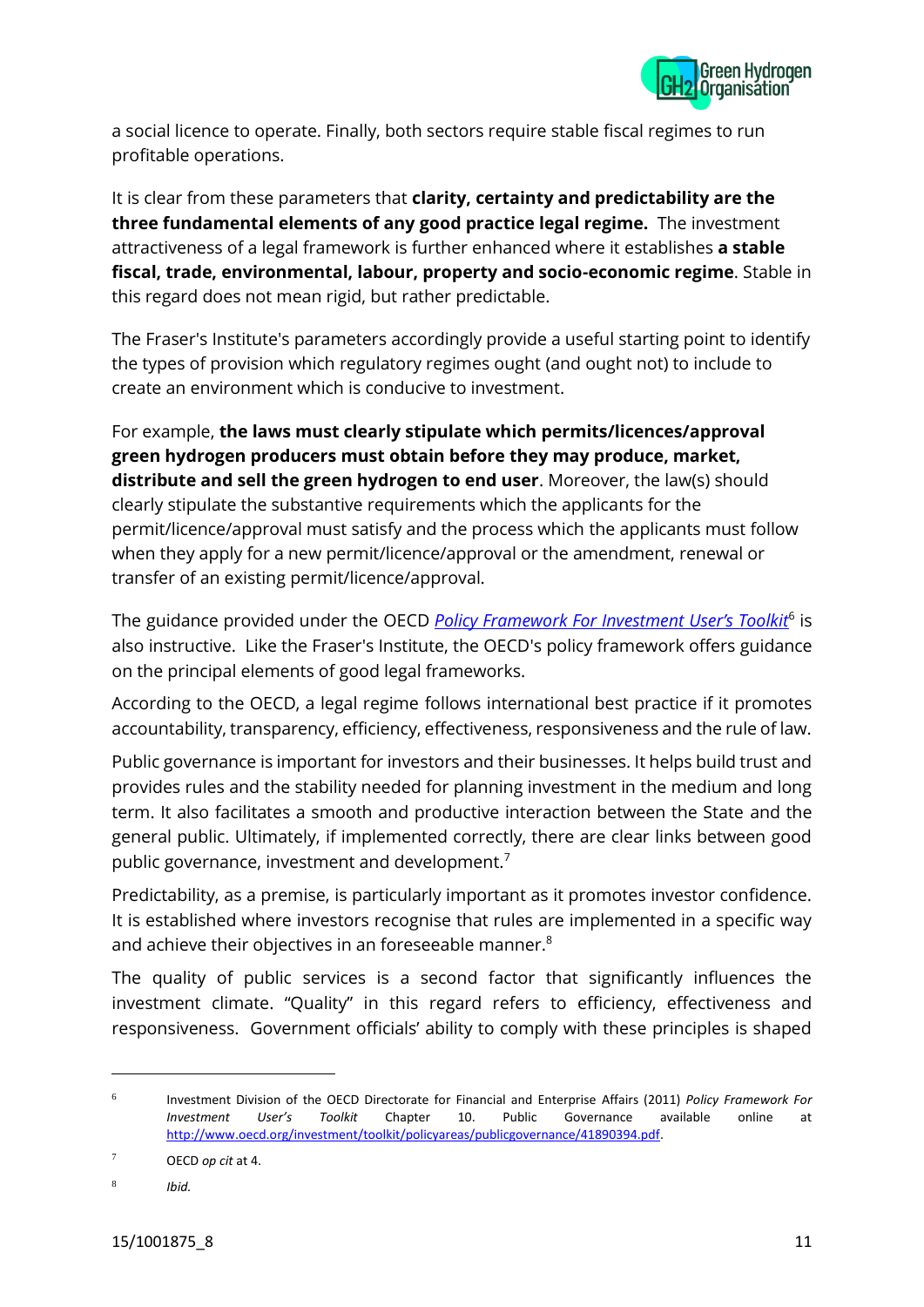

by regulation within government as well as regulation for private sector providers. It is therefore important that the laws and regulations prescribe mechanisms which promote these principles. From an investor's perspective, regulations should provide proper guidance and benchmarks for action by officials and set out what investors shoul (and should not) expect from government.<sup>9</sup>

Finally, the regulations should limit excessive bureaucratic discretion afforded to regulators and enforcers.<sup>10</sup> By including provisions which limit administrative discretion, governments strengthen the rule of law and remove opportunities for impropriety. <sup>11</sup>

It is, however, equally important that governments refrain from overregulating issues as too many rules may also give rise to uncertainty. This, in turn, may afford government officials greater discretion than envisaged (or intended). The aim should therefore be to create "fewer but better (clearer) rules".<sup>12</sup>

Ultimately, law and related regulations are attractive to investors if they prescribe legal processes that are fair, transparent, remove opportunities for corruption and are timely and efficiently administered. To achieve this, governments should seek to prescribe processes which:

- i) Promote certainty by clearly stipulating which rights vest in and obligations are imposed on each stakeholder in the green hydrogen value chain, including the renewable energy producer, the green hydrogen producer, local communities, government officials who wish to participate in the green hydrogen value chain; or
- ii) Create legal mechanisms and processes that give rise to predictable outcomes; and
- iii) Limit the discretion that is afforded to administrators when they make decisions (such as granting or refusing applications).
- 6. Elements of the green hydrogen value chain which ought to be regulated.

With these general principles in mind, governments should seek to develop and implement legal frameworks which regualte the following parts of the green hydrogen value chain:

*Papers* Vol. 45, No. 4 (December 1998) 10.

<sup>9</sup> *Ibid.*

<sup>10</sup> *Ibid*.

<sup>11</sup> By way of example, see Illoong Kwon, Motivation "Discretion, and Corruption" *Journal of Public Administration Research and Theory* Volume 24, Issue 3 (July 2014) 765–794, [https://doi.org/10.1093/jopart/mus062;](https://doi.org/10.1093/jopart/mus062) Sean Gailmard "Expertise, Subversion, and Bureaucratic Discretion" *Journal of Law, Economics, & Organisation* Vol. 18 (2002) 536, 537-38. In addition, see V. Tanzi, "Corruption around the World: Causes, Consequences, Scope, and Cures" *IMF Staff*

<sup>12</sup> M De Benedetto *op cit.* at 492.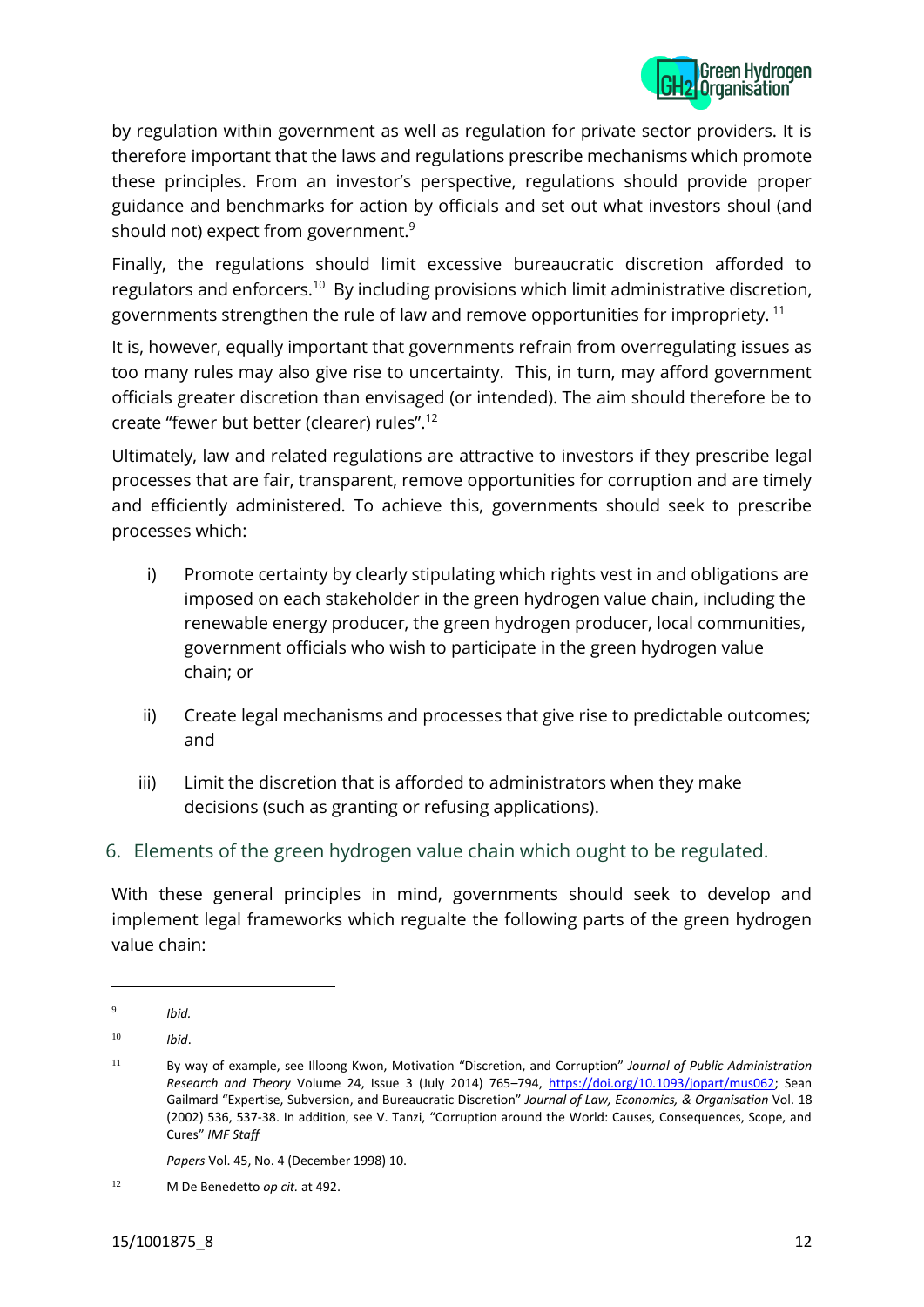

- Administration: approvals, permitting and licences; application, amendment, transfer and renewal processes; the rights which vest in and obligations that are imposed on competent authorities; concessions and auction processes.
- Property rights: access to the land; use of the land; ownership or lease agreements; exporpriation and compensation; relocation and resettlement of landowners and land users.
- Renewable energy: requirements to qualify as renewable energy suppliers; exclusive use and access to electricity generated from renewable energy; tarrifs; access to and use of infrastructure generation, distribution and transmission infrastructure.
- Water: exclusive access and abstraction rights; water use licences; water use and management plans; recycling; and tarrifs for consumption.
- Environment: environmental impact assessement processes; environmental impact management plans; evironmental permits and approvals including environmental authorisations for listed activities, air quality and emissions licencens, and waste managent licences; management biodiversity; environmental principles (including the precautionary principle); emissions and pollution management plans; waste and pollution management plans; duty of care; rehabilitation and remediation; financial guarantees for remediation; decomissioning and closure.
- Communities: engagement and public participation processes; social impact assessments; socail impact management plans; community development requirements; grievance management processes; local content requirements; protection of significant heritage or religious sites.
- Labour: health and safety standards; basic conditions of employment.
- Infrastucture: access to national distribution networks; licencing and permits; right to use shared infrastructure; transmission and distribution costs.
- Fiscal regulatory regime: specific taxes or incentives; export and import duties and concessions.
- Distribution, transporation and storage of hydrogen.
- Green hydrogen market and competition: Basic contractual rights; switching rights and fees; comparison tools; billing; metering; data management.
- Green hydrogen standards: approved sources of renewable energy; acceptable chemcical compound carries; green hydrogen production standards; guarantees of origin; certification; and marketting of green hydrogen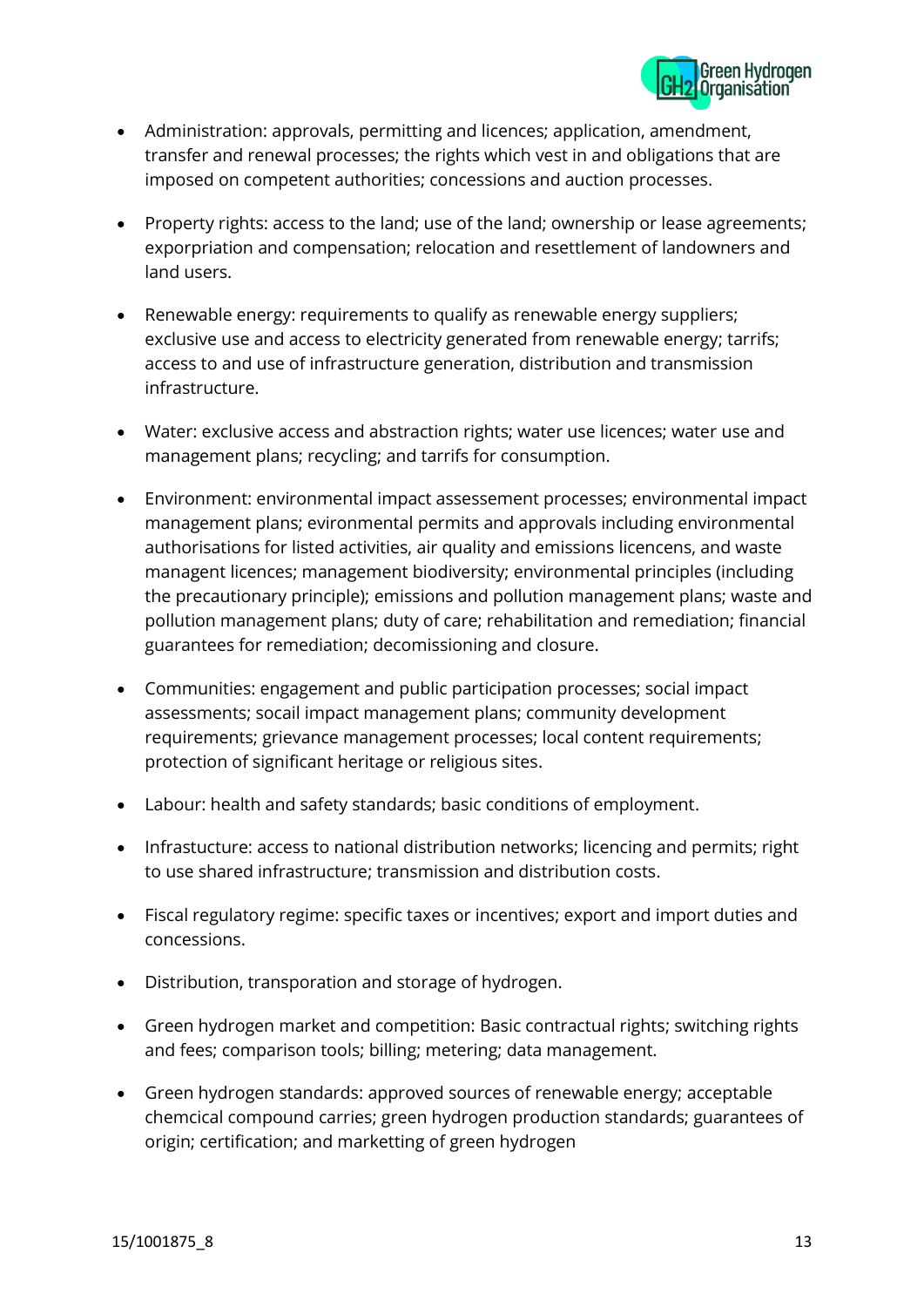

- Reporting and disclosure
- Inspections and monitoring
- Offences and penalties
- Dispute resolution processes (including access to international abritration)

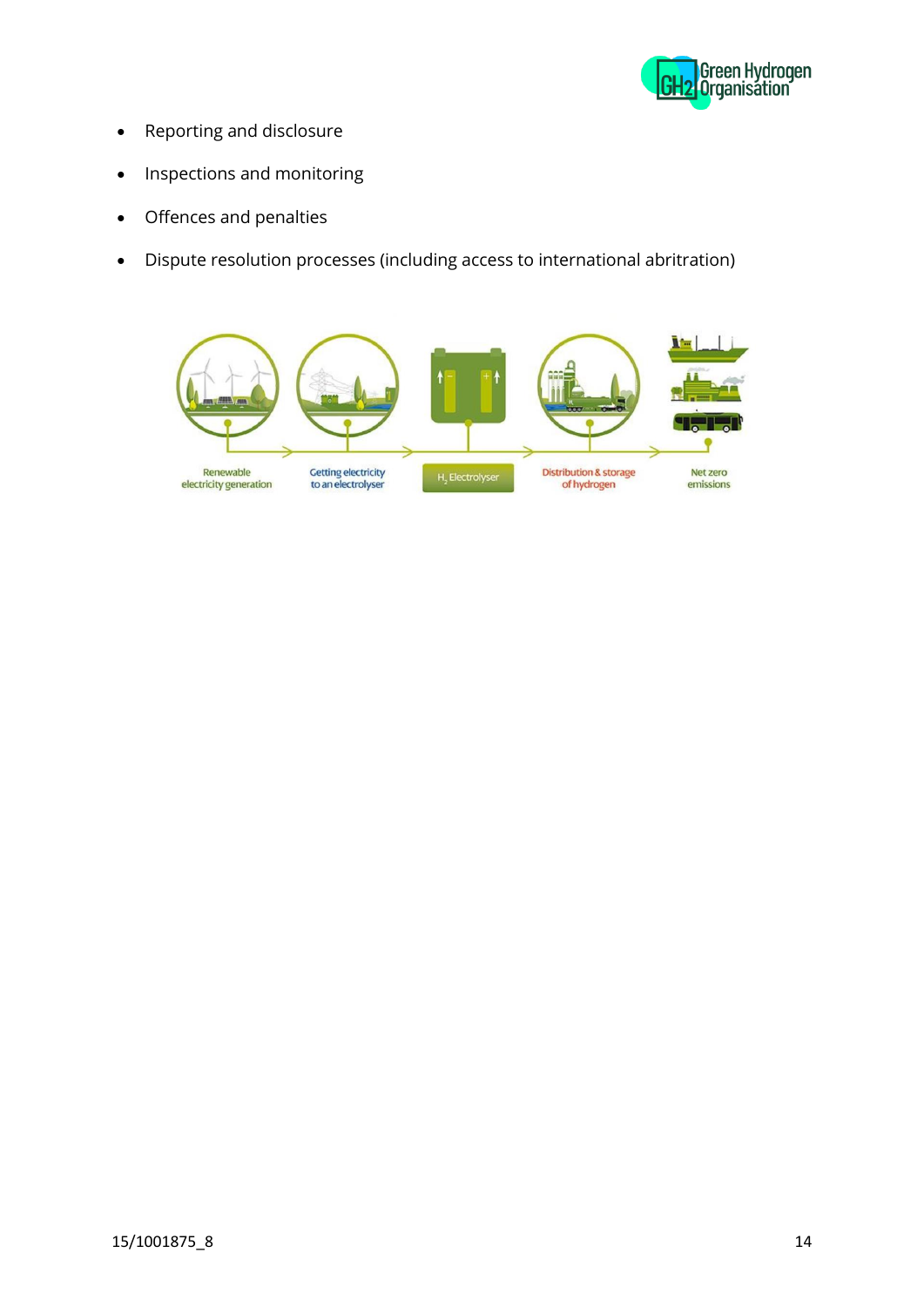

## **Annex: Hydrogen legal frameworks in the EU as well as select developed and developing countries**

 $1$  FU

a) General background to EU energy regulation

The EU liberalised its gas and power market through seven liberalization packages: four packages for the electricity sector and three packages for the gas sector. The fourth package regulating the power market was the [Clean energy for all Europeans package](https://energy.ec.europa.eu/topics/energy-strategy/clean-energy-all-europeans-package_en) which integrated energy and climate regulation to deliver on the EU's Paris Agreement's commitments for reducing greenhouse gas emissions.

The most recent liberalisation package for the gas sector was published on 15 December 2021 under the heading [Hydrogen and decarbonised gas market package,](https://energy.ec.europa.eu/topics/markets-and-consumers/market-legislation/hydrogen-and-decarbonised-gas-market-package_en) comprising a revised Gas Directive and a Regulation. The package applies the different rules adopted on the power and gas market for the EU with a timeline of a more lenient regulation until 2030.

The EU's net-zero ambition is routed in the [European Green Deal,](https://ec.europa.eu/info/strategy/priorities-2019-2024/european-green-deal_en) published in December 2019. The Fit-for-55 Package published in July 2021, following the EU passing its Climate Law and with this a new 55% emission reduction target for 2030, proposes to amend a number of the Clean Energy Package instruments to bring them in line with the EU's new emission reduction targets. The Fit for 55 Package is one of the most substantial legislative packages proposed for the European energy sector and is currently undergoing the legislative procedure. However, the production and use of Hydrogen continues to be regulated in a disjointed manner under the different instruments of the package.

One of the central proposals under the Fit-for-55 package is the revision of the **EU** [Emissions Trading System \(EU ETS\)](https://ec.europa.eu/clima/eu-action/eu-emissions-trading-system-eu-ets_en) and the [Effort Sharing Decision.](https://ec.europa.eu/clima/eu-action/effort-sharing-member-states-emission-targets/implementation-effort-sharing-decision_en) The proposed changes are likely to further increase the price for EU allowances under the scheme, which may provide a material incentive for the development of the EU's hydrogen market. In particular, it is worth noting that the maritime sector will be included under the ETS and that from 2025 it will not receive any free allocations. It is anticipated this this would have a significant impact on the fueling of the shipping industries and the transport of hydrogen in chemical carrier compound (such as ammonia).

The revision of the State aid for climate, environmental protection and energy 2014- 2020 was a core element of the Green Deal. The Commission formally adopted revised Guidelines on State aid for climate, environmental protection and energy (CEEAG) in January 2022.

One issue both regarding state aid and the free movement of hydrogen is the question of what is considered to be green. Green Hydrogen is not defined under the Climate.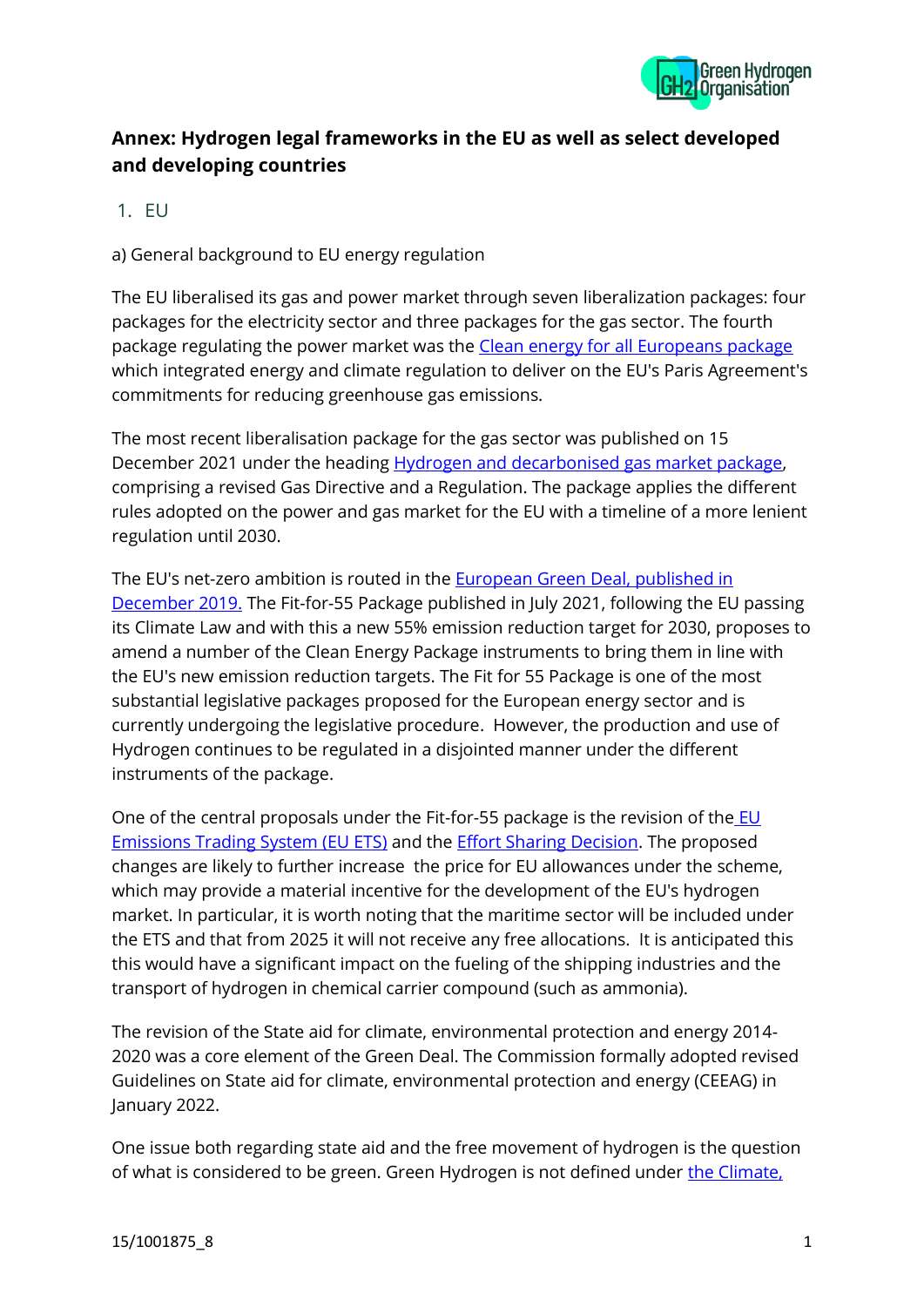

[Energy and Environmental Aid Guidelines](https://ec.europa.eu/commission/presscorner/detail/en/qanda_22_566) (CEEAG) or the [Renewable Energy](https://joint-research-centre.ec.europa.eu/welcome-jec-website/reference-regulatory-framework/renewable-energy-recast-2030-red-ii_en) – Recast to [2030 \(RED II\).](https://joint-research-centre.ec.europa.eu/welcome-jec-website/reference-regulatory-framework/renewable-energy-recast-2030-red-ii_en) However, green hydrogen falls within the definition of Renewable Fuels of Non-Biological Origin (RFNBOs). RFNBOs will be regulated under two Commission delegated regulations related to the requirement of RED II. One delegated regulation will provide the criteria regarding sustainability and greenhouse gas emissions. The second delegated regulation concerns additionality. However, there is a present concern that these requirements may impede the development of the hydrogen market in Europe.

To address increasing energy prices and reduce the EU's dependence on Russian gas, the Commission published in March 2022 the Joint European Action for more [affordable, secure and sustainable energy](https://ec.europa.eu/commission/presscorner/detail/en/ip_22_1511) and the Strategy to REPower EU. The Commission announced that the deployment of an additional 14.4 million tonnes (mt) of renewable hydrogen on top of the 5.6 mt currently foreseen under the Fit-for-55 Package could replace 25-50 bcm of imported gas from Russia per year. This is proposed to be achieved by way of an additional 10 mt of imported hydrogen from diverse sources and additional 5 mt of hydrogen to be produced in Europe, going beyond the targets of the EU's hydrogen strategy and maximizing the domestic production of hydrogen. The Commission will assess state aid notifications for hydrogen projects in this regard as a priority.

The Commission has also expressed a willingness to consider bringing forward the implementation of the Innovation Fund in order to support the transition to electrification and hydrogen including through an EU wide scheme for carbon contracts for difference.

In a separate initiative, already in December 2020, 22 EU Member States signed a manifesto paving the way for a cleaner hydrogen value chain and committing to launch "important projects of common European interest" (IPCEI) in the hydrogen sector. The signatories committed to jointly design, and eventually launch, IPCEIs and agreed that projects should cover the full value chain — from renewable and low-carbon hydrogen production to hydrogen storage, transmission and distribution, and hydrogen application notably in industrial sectors. Many participating countries have completed the national pre-selection of projects that may receive state aid from these countries to be cleared by the European Commission under the IPCEI Communication.

- 2. Select EU member states
- a) *France*

[France's ambition](https://www.strategie.gouv.fr/english-articles/value-climate-action) is to eliminate greenhouse gas emissions on national soil by 2050. Under its "Net-Zero" goal the country intends to generate net zero greenhouse gas emissions from human activities, with residual gross emissions to be absorbed by carbon sinks - which include forests, grasslands, and later, carbon capture and storage technology.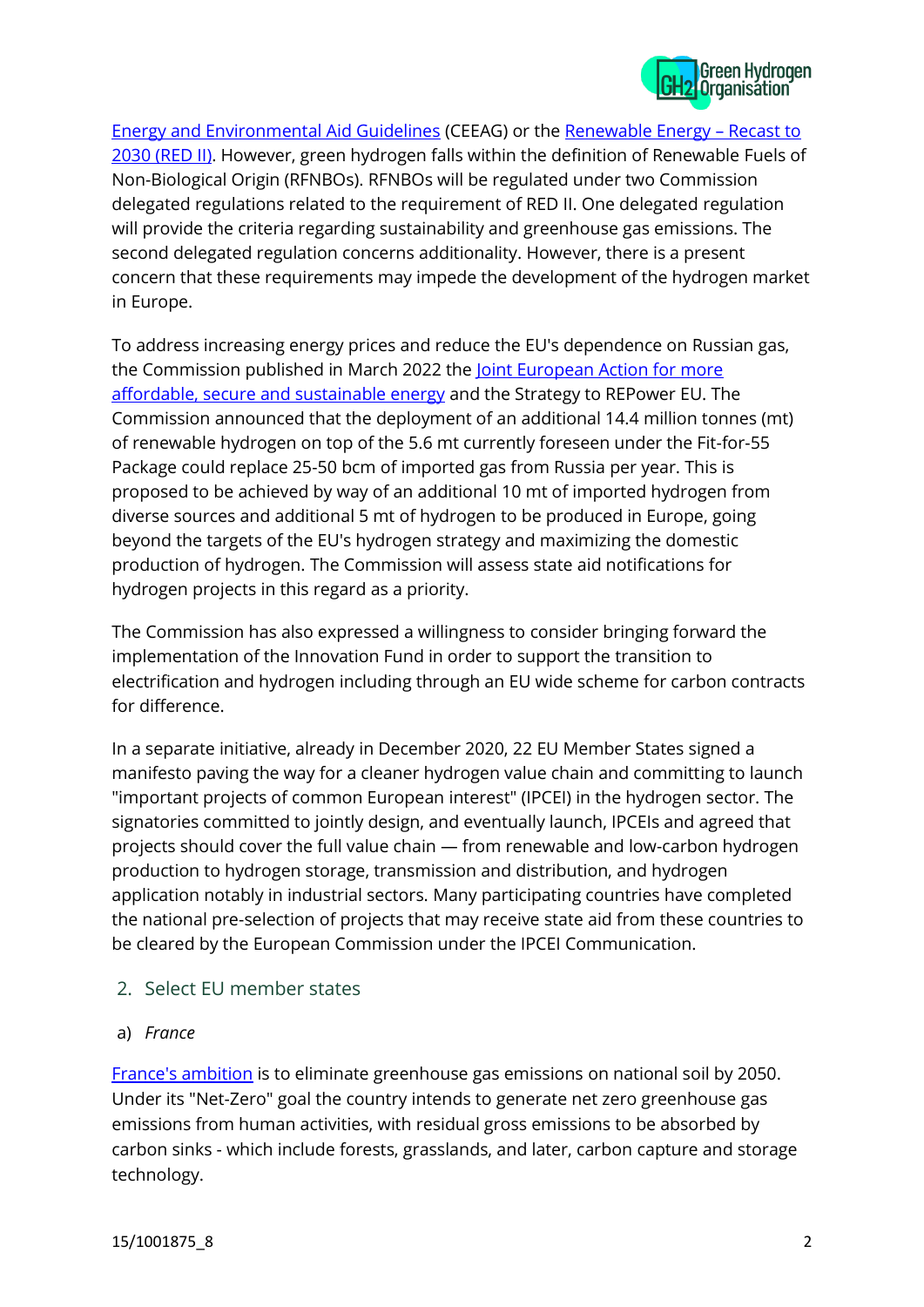

The primary instruments which establish the French hydrogen regulatory regime may be summarized as follow:

- Law No. [2019-1147](https://climate-laws.org/geographies/france/laws/law-no-2019-1147-on-energy-and-the-climate) dated 8 November 2019 on Energy and the Climate empowered the French Government to set up a legal framework for hydrogen.
- The [Ordinance n°2021-167](https://inis.iaea.org/search/search.aspx?orig_q=RN:52048784) dated 17 February 2021 (the Hydrogen Ordinance) grants hydrogen an independent legal status under French Law.
- The Hydrogen Ordinance establishes a detailed legal framework which aims to promote the development of France's hydrogen sector, in particular by distinguishing between three different types of hydrogen: renewable hydrogen, low carbon hydrogen and carbonaceous/fossil hydrogen.
	- o To qualify as *renewable hydrogen*, the hydrogen in question must be produced:
		- either by electrolysis using electricity produced by renewable energy sources or by any other technology using exclusively one or more renewable energy sources; and
		- through a process which does not exceed a predetermined greenhouse gas emission threshold.
- The Hydrogen Ordinance also provides:
	- o for guarantees of origin and unprecedented guarantees of traceability for renewable and low-carbon hydrogen (also called green tracing guarantee). The green tracing and guarantees of origin will be managed by an independent body which will ensure the issuance, transfer, and cancellation of guarantees;
	- o that renewable and low-carbon hydrogen producers are eligible for a support scheme in the form of investment aid ("CAPEX"), operating aid ("OPEX"), or a combination of both.
- The regulatory texts implementing the Hydrogen Ordinance are expected by the end of June 2022. Once published, the texts will set out the public support mechanism for hydrogen, the rules applicable to the guarantees of origin, and the traceability mechanism.
- The hydrogen sector is also regulated under [the Climate and Resilience Law](https://climate-laws.org/geographies/france/laws/law-no-2021-1104-on-the-fight-against-climate-change-and-the-reinforcement-of-resilience-in-the-face-of-its-effects) (Law No 2021-1104) dated 22 August 2021. Under this law, local authorities are entitled to participate in the development of renewable and low carbon and hydrogen by developing, operating, or delegating the development and operation of hydrogen facilities.
- From a funding perspective: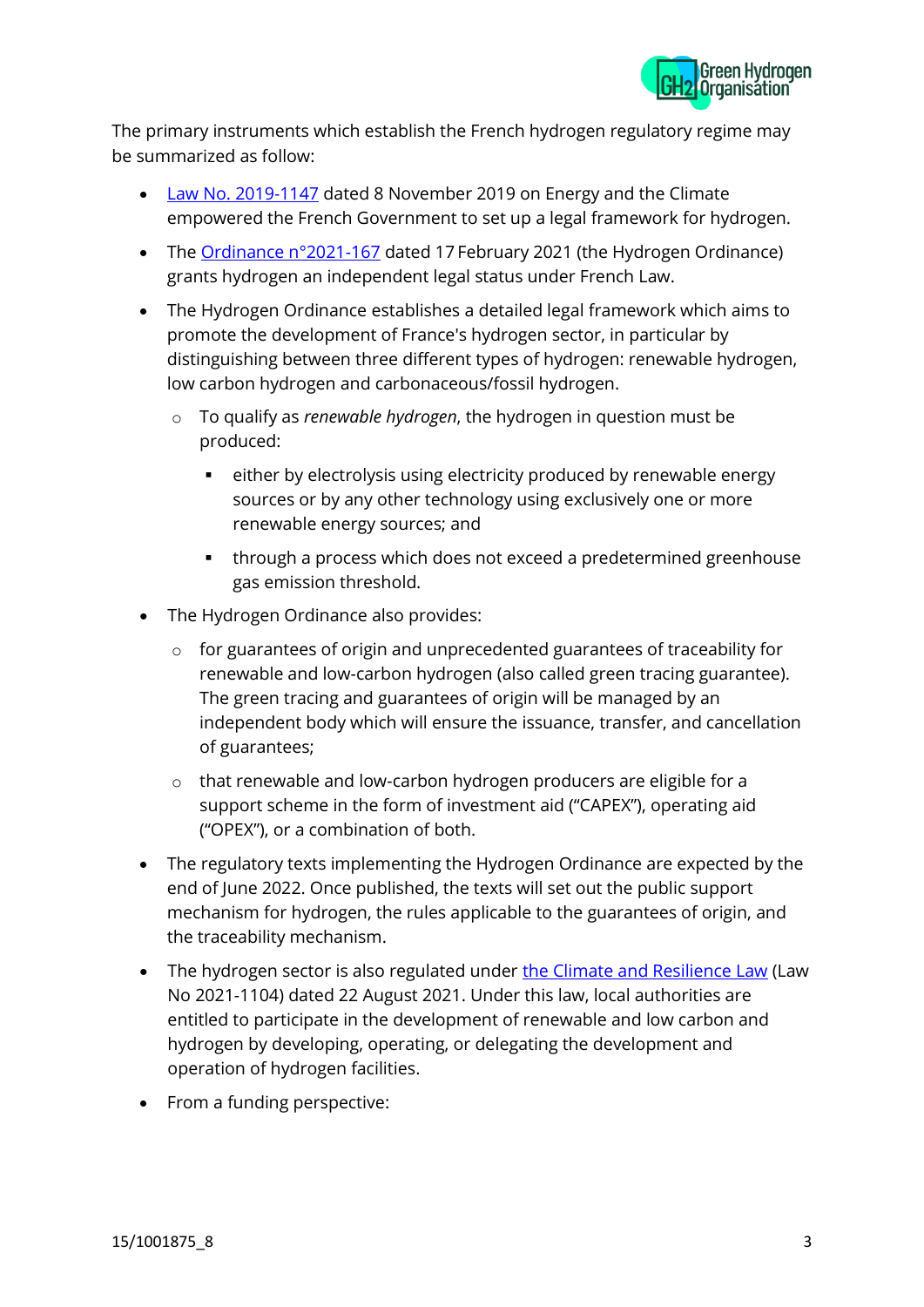

- o the Multiannual Energy Program (Programmation pluriannuelle de l'énergie PPE), which concerns two periods 2019–2023 and 2024– 2028, provides for an increase in financial support for the French hydrogen sector.
- o in September 2020, the French Government unveiled its national hydrogen strategy. The strategy included an undertaking to provide €7.2 billion of public support to support green hydrogen projects for the next 10 years. The undertaking included €2 billion from the "Big Green Recovery Plan", a component of the national "Recovery Plan" (Plan de relance).
- o in addition to the support mechanism and local calls for projects, decarbonized hydrogen projects will be funded through the PIA (Investment for the future program) and the **Important Projects of Common European** [Interest \(IPCEI\).](https://ec.europa.eu/competition-policy/state-aid/legislation/modernisation/ipcei_en)<sup>13</sup>

#### *b) Germany*

The German government intends to develop a green hydrogen sector with an electrolysis capacity of 10 GW by 2030.

Currently, a uniform and consistent legal framework for (green) hydrogen does not exist in Germany. There are various regulations contained in different laws without leading to a comprehensive regulatory framework. Particularly, there is no uniform legal definition of Green Hydrogen under German law.

The primary instruments which establish the current German hydrogen regulatory regime may be summarized as follow:

- The German Renewable Energy Sources Act (Erneuerbare-Energien-Gesetz)(EEG), as amended, provides a legal framework for the exemption of green hydrogen from the so-called EEG levy (EEG-Umlage), a German financing model to support the expansion of renewable energies.
- In terms of the framework established under the EEG:
	- o hydrogen is classified as "green" based on its manufacturing process.
	- o a regulation of the German Government entered into force on 20 July 2021 defines the requirements for hydrogen to be qualified as "green" hydrogen in differentiation to other categories of hydrogen. The requirements provided under the regulation regarding green hydrogen are subject to the state aid approval by the European Commission which is currently still pending. Furthermore, the requirements of this regulation concerning green hydrogen will be amended and adopted accordingly by the German government without

<sup>13</sup> With respect to IPCEI, France expects a notification of four hydrogen projects to the European Commission under the French presidency of the EU, therefore by the end of June 2022, once all the projects and companies involved have been identified.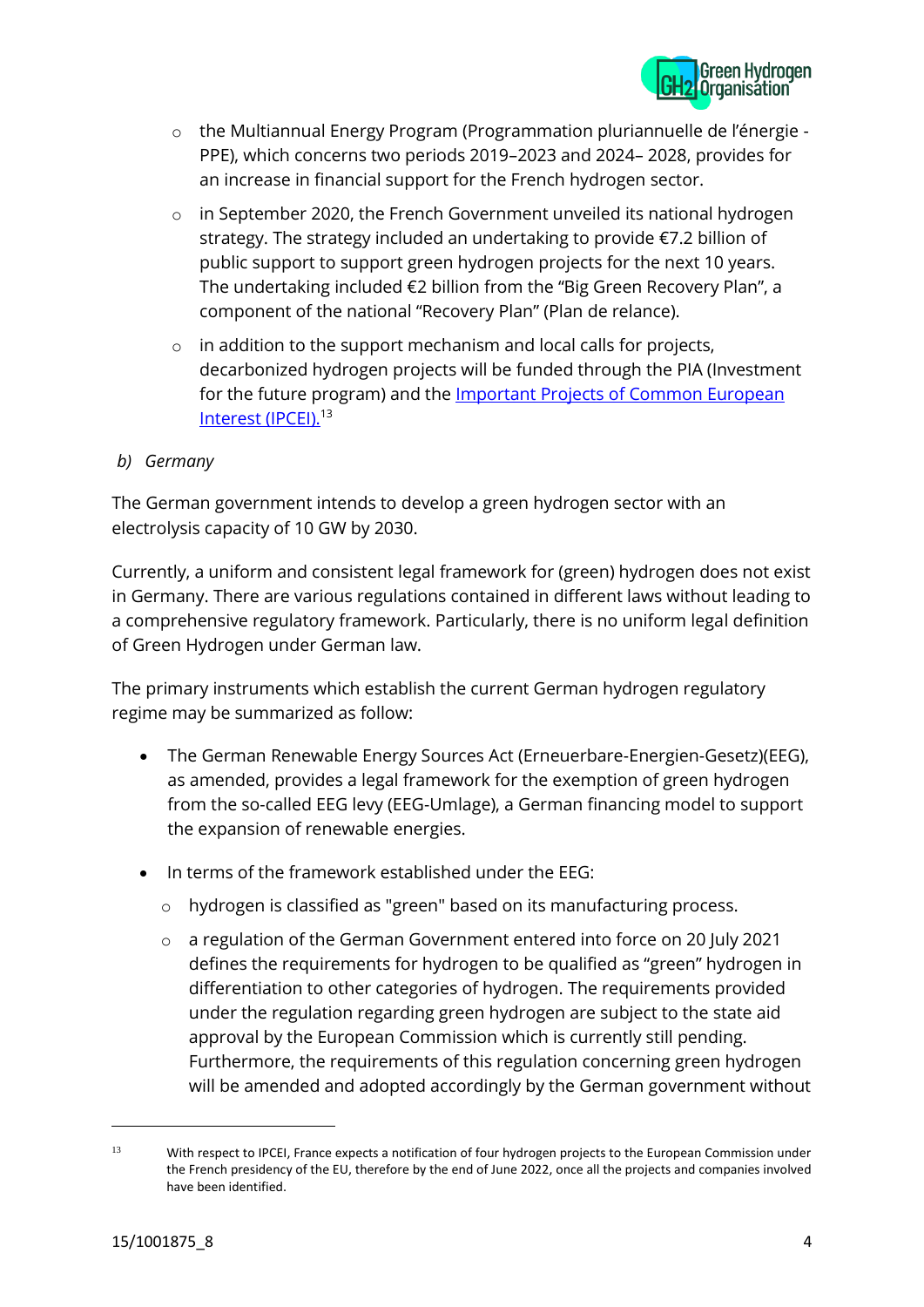

delay after the European Union has further adopted the requirements for green hydrogen.

- o green hydrogen enjoys certain privileges which are not afforded to other categories of hydrogen (i.e. grey etc.).
- o from 1 January 2022 the payment of the EEG levy shall be reduced to zero for electricity consumed by a green hydrogen production installation for the production of green hydrogen, irrespective of its intended use. However, as stated above, this is subject to the pending state aid approval of the European Commission.
- The Energy Industry Act (Energiewirtschaftsgesetz), as amended, stipulates the legal framework for a pure hydrogen grid infrastructure. However, this regulatory framework mainly applies to hydrogen infrastructure operators who submit themselves to the regulation.
- In addition to the Energy Industry Act, a new regulation entered into force on 1 December 2021 providing a regulatory framework for hydrogen grid operators for the determination of grid charges and the fees for access to hydrogen grids.
	- *i. Spain*

The production of green hydrogen in Spain is regulated under a wide range of legal instruments. These include the laws which regulate matters related to chemical and industrial processes, the environment, and the power sector.

In light of this, the Spanish government is currently engaged in a law reform process to simplify the regulatory framework for green hydrogen production. In this regard, the recently approved Royal Decree-Law 6/2022, of 29 March, has established the basic legal framework regulating isolated pipelines exclusively for the supply of hydrogen (and other renewable gases), as well as the direct lines that would allow hydrogen production plants to be linked to the natural gas network (Spanish legal framework allows hydrogen injection in the natural gas network up to 5%).

Given the complex governmental structure of the Kingdom of Spain (with different layers of competent authorities), sponsors of hydrogen projects shall consider national, regional and local regulations applicable to the development of hydrogen, industrial and power facilities.

• The Spanish Government has set ambitious goals as to the implementation of hydrogen projects, including a 4 GW installed capacity of electrolysers from renewable energy sources by 2030. For the purposes of achieving such target, the Spanish State has already approved the Strategic Projects for the Recovery and Economic Transformation (Proyectos Estratégicos para la Recuperación y Transformación Económica - PERTE) of Renewable Energies, Renewable Hydrogen. It will consist in the investment of nearly 500 million euros exclusively allocated to hydrogen developments, including (i) a credit of line of 150 million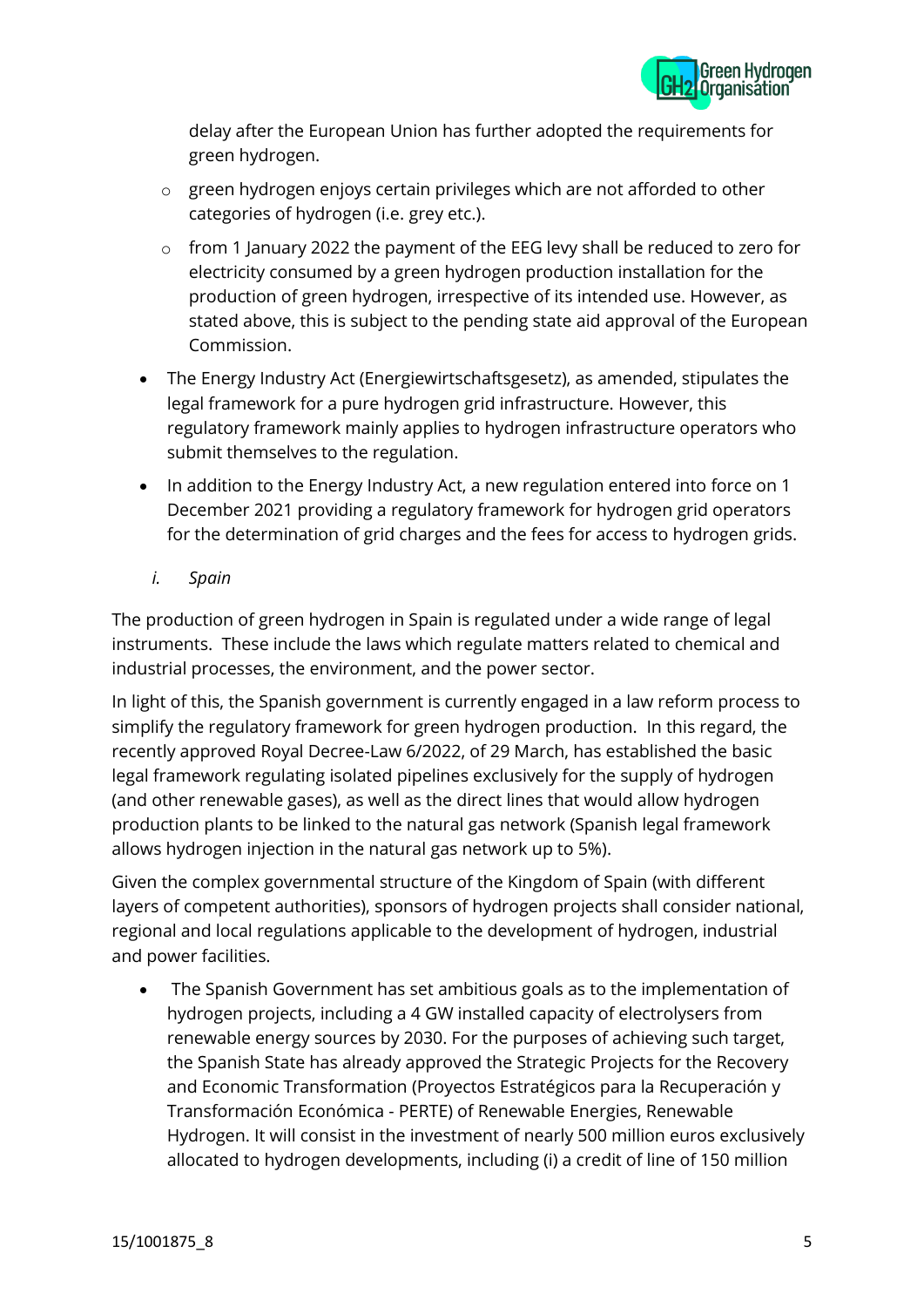

euros for pioneering renewable hydrogen projects, with commercial viability, for local production and consumption in sectors that are difficult to decarbonise, such as heavy industry or heavy transport, and (ii) 250 million euros credit line to promote the renewable hydrogen value chain, from components manufacturing to prototypes of new vehicles or electrolyser manufacturing projects to produce renewable hydrogen on a large scale.

- A first Nation-wide consortium (Shyne Spanish Hydrogen Network) has been launched in January 2022 which includes 33 of the most important players in the Spanish energy market, as well as industrial and transport companies. The consortium is led by incumbent operators such as Repsol, Enagás, Iberia and Navantia and plants to develop projects in a dozen autonomous regions with a combined investment of 3,230 million euros.
- The production of green hydrogen in Spain is regulated under a wide range of legal instruments. These include the laws which regulate matters related to chemical and industrial processes, the environment, and the power sector.
- In light of this, the Spanish government is currently engaged in a law reform process to simplify the regulatory framework for green hydrogen production. In this regard, the recently approved Royal Decree-Law 6/2022, of 29 March, has established the basic legal framework regulating isolated pipelines exclusively for the supply of hydrogen (and other renewable gases), as well as the direct lines that would allow hydrogen production plants to be linked to the natural gas network (Spanish legal framework allows hydrogen injection in the natural gas network up to 5%).
- Given the complex governmental structure of the Kingdom of Spain (with different layers of competent authorities), sponsors of hydrogen projects shall consider national, regional and local regulations applicable to the development of hydrogen, industrial and power facilities.
- The Spanish Government has set ambitious goals as to the implementation of hydrogen projects, including a 4 GW installed capacity of electrolysers from renewable energy sources by 2030. For the purposes of achieving such target, the Spanish State has already approved the Strategic Projects for the Recovery and Economic Transformation (Proyectos Estratégicos para la Recuperación y Transformación Económica - PERTE) of Renewable Energies, Renewable Hydrogen. It will consist in the investment of nearly 500 million euros exclusively allocated to hydrogen developments, including (i) a credit of line of 150 million euros for pioneering renewable hydrogen projects, with commercial viability, for local production and consumption in sectors that are difficult to decarbonise, such as heavy industry or heavy transport, and (ii) 250 million euros credit line to promote the renewable hydrogen value chain, from components manufacturing to prototypes of new vehicles or electrolyser manufacturing projects to produce renewable hydrogen on a large scale.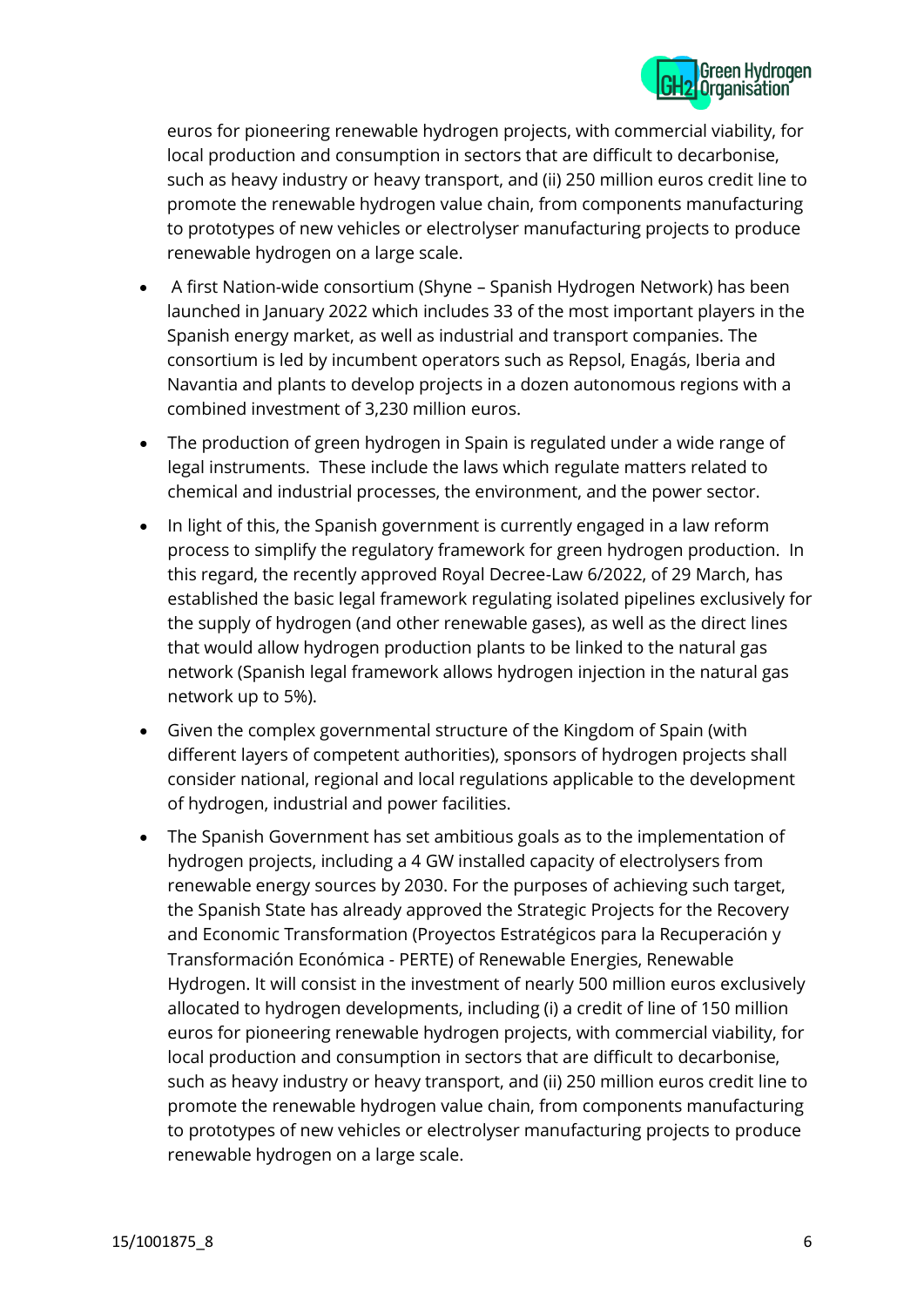

• A first Nation-wide consortium (Shyne – Spanish Hydrogen Network) has been launched in January 2022 which includes 33 of the most important players in the Spanish energy market, as well as industrial and transport companies. The consortium is led by incumbent operators such as Repsol, Enagás, Iberia and Navantia and plants to develop projects in a dozen autonomous regions with a combined investment of 3,230 million euros.

#### *ii. The Netherlands*

The Dutch policy for Hydrogen started its second phase in 2022 launching the real start of the National Hydrogen Programme.

Main regulatory elements are:

- According to the ministerial decree on gas quality (Regeling Gaskwaliteit), the Dutch legal framework allows hydrogen injection up to 0.5% in regional gas distribution systems and the Government is also considering the possibility of mandatory injection of green hydrogen (physically or through certificates) to create a demand for green hydrogen.
- The new 2020 and broadened Renewable Energy Production Incentive Scheme (SDE++) targets of a 49% reduction in CO2 emissions in the Netherlands by 2030 (compared to 1990 and 95% by 2050). In this support mechanism, ecological technologies may benefit - through calls for tenders - a subsidy to compensate for the difference between the cost price of the technologies and the market value of the product that the technologies deliver.
- According to the 2019 "National Climate Agreement", the stakeholders have formulated a goal to scale-up electrolysis to 500MW between 2022 and 2025; and 3GW to 4GW between 2026 and 2030. The program for hydrogen is further explained in the national "Energy and Climate Plan 2021-2030".

#### *iii. United States*

Preliminarily, unlike many other countries, the U.S. does not have one coherent, binding energy "policy" as such. Rather, in keeping with its system of governmental power shared between the federal government and the fifty states, energy policy in the U.S. is found in different, fragmented policies, statutes and regulations, notwithstanding its periodic passage of federal laws nominally entitled "Energy Policy Act of ### ("EPAct").<sup>14</sup>

<sup>&</sup>lt;sup>14</sup> See, e.g., R; Tomain & Cudahy, ENERGY LAW IN A NUTSHELL, West Publishing, 3d ed. (2017), pp. 51-52, 91-99; E. Don Elliott, *Why The United States Does Not Have A Renewable Energy Policy*, Environmental Law Institute (2013), *avail. at [https://www.cov.com/~/media/files/corporate/publications/2013/02/why\\_the\\_united\\_states\\_does\\_not\\_have\\_a\\_renew](https://www.cov.com/~/media/files/corporate/publications/2013/02/why_the_united_states_does_not_have_a_renewable_energy_policy.pdf) [able\\_energy\\_policy.pdf](https://www.cov.com/~/media/files/corporate/publications/2013/02/why_the_united_states_does_not_have_a_renewable_energy_policy.pdf)*.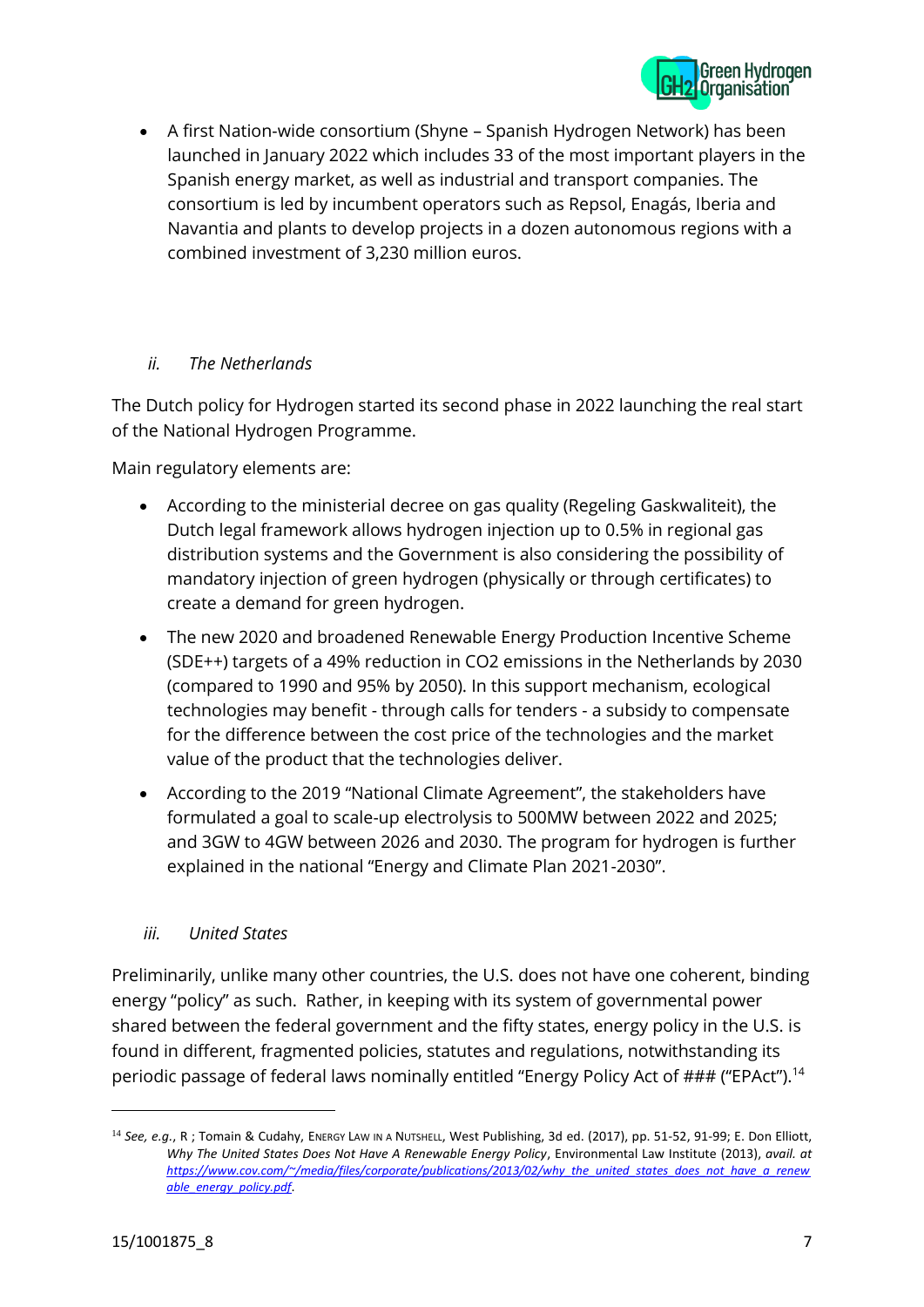

Laws which encourage the deployment of renewable energy are found most prominently in the federal tax code, and state renewable portfolio standards applicable to electricity sellers. Moreover, in the context of electricity and natural gas, regulatory authority is allocated between federal and state jurisdictions largely in accord with several 1930s statutes, in ways in which the Supreme Court has been asked to sort out in recent years as the energy transition fitfully progresses nationally and among the states. Meanwhile, local authorities typically retain some degree of land use control via zoning or other forms of regulation. Finally, the deeply divided nature of U.S. politics over the past 20+ years, including the periodic passing back and forth of political power between the Democrats and the Republicans in the two houses of Congress as well as the White House, has led to some fairly broad swings in federal approaches to energy policies.

Against this background, in recent years a number of federal and state initiatives in the U.S. have encouraged the increased use of hydrogen as both an energy carrier and end use, found in various aspirational policies as well as laws granting significant new funding. Additionally, the patchwork of federal (and several state) laws and regulations that variously apply (or may apply, given certain ambiguities discussed below) to economic and EHS issues associated with hydrogen are being reassessed and in some cases are the subject of new proposals, as the potential for hydrogen to play a significant role in decarbonization is being more broadly recognized and promoted. The following briefly outlines several key recent developments in each of these areas.

Beginning with the passage of EPAct 1992 and in each of its subsequent iterations, the U.S. has funded various hydrogen research and development ("R&D") programs by the U.S. Department of Energy ("DOE"), which in turn regularly publishes aspirational hydrogen 'strategies,' most recently in 2020, generally summarizing the current state of hydrogen technologies and infrastructure, and DOE's supporting work.<sup>15</sup> One recent effort is DOE's Hydrogen Energy 'Earthshot' initiative, which seeks to coordinate various R&D initiatives to reduce the cost of clean hydrogen to \$1 per kilogram in less than a decade.<sup>16</sup>

At the end of 2020 then-President Trump signed into law the Energy Act of 2020 as part of the Consolidated Appropriations Act. In keeping with his administration's preference for keeping fossil fuels strongly in the U.S. energy mix, Section 4007 of the Act required DOE to conduct a study on the benefits of blue hydrogen technology and how that technology can further enhance the deployment and adoption of carbon capture and storage.

<sup>15</sup> *See, e.g.,* U.S. DOE, *Hydrogen Strategy: Enabling A Low-Carbon Economy* (July, 2020), issued in accord with EPAct 2005, *avail. at [https://www.energy.gov/sites/prod/files/2020/07/f76/USDOE\\_FE\\_Hydrogen\\_Strategy\\_July2020.pdf](https://www.energy.gov/sites/prod/files/2020/07/f76/USDOE_FE_Hydrogen_Strategy_July2020.pdf); Department of Energy Hydrogen Program Plan* (2020)*, [https://www.hydrogen.energy.gov/pdfs/hydrogen-program](https://www.hydrogen.energy.gov/pdfs/hydrogen-program-plan-2020.pdf)[plan-2020.pdf](https://www.hydrogen.energy.gov/pdfs/hydrogen-program-plan-2020.pdf). See generally [https://www.hydrogen.energy.gov/roadmaps\\_vision.html](https://www.hydrogen.energy.gov/roadmaps_vision.html).*

<sup>16</sup> https://www.energy.gov/eere/fuelcells/hydrogen-shot.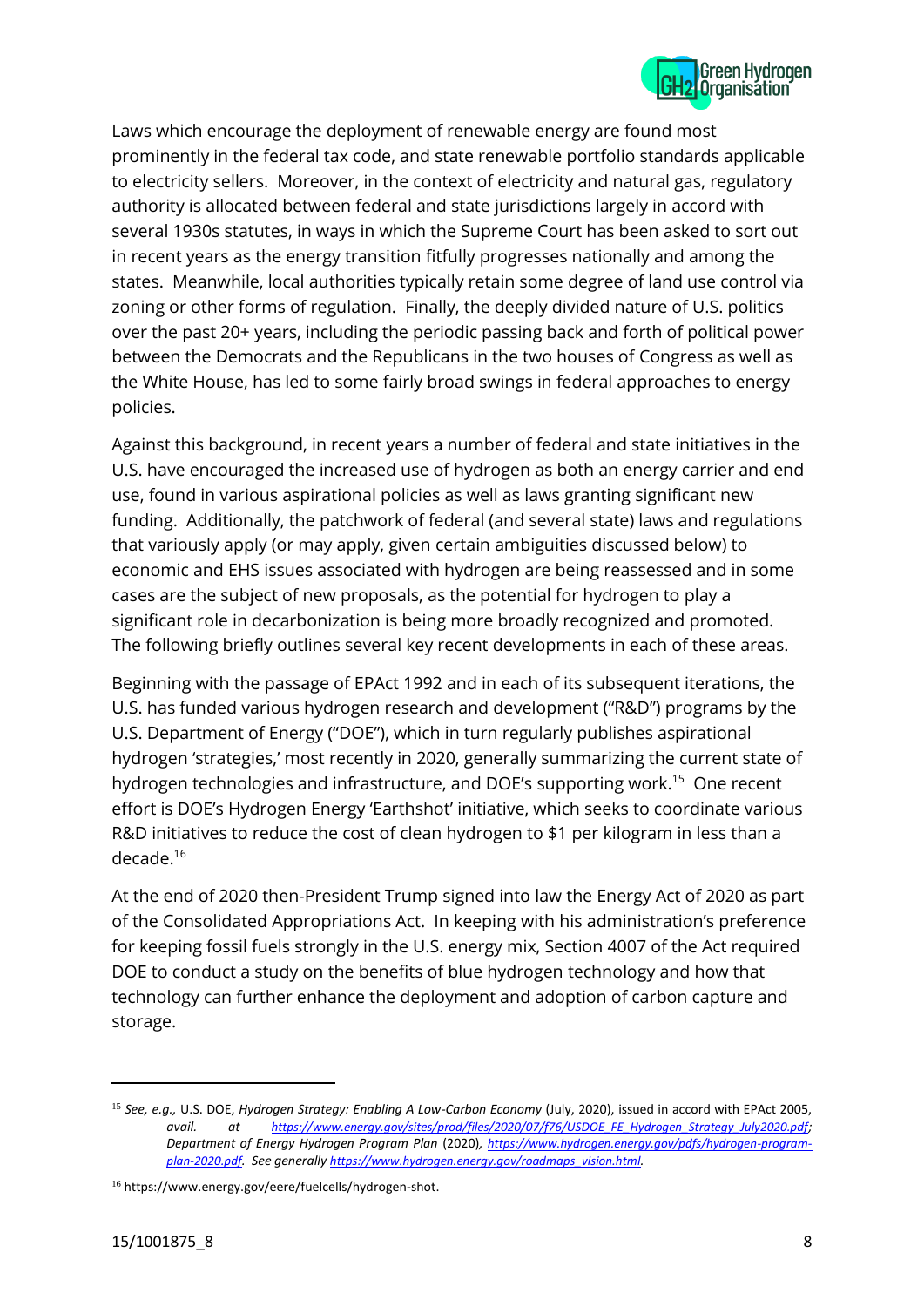

President Biden took office in early 2021 having run on a platform that promised increased funding for infrastructure and climate change mitigation and adaptation measures, and in November of that year secured passage of the \$1.2 trillion Infrastructure Investment and Jobs Act ("IIJA"). The IIJA includes significant funding for several initiatives promoting the development of "clean hydrogen," preliminarily defined as "hydrogen produced with a carbon intensity equal to or less than 2 kilograms of carbon dioxide (CO2)-equivalent produced at the site of production per kilogram of hydrogen produced." Thus the required source of hydrogen can include hydrogen production from renewable, fossil fuel with CCUS, nuclear, and other fuel sources, so long as this carbon intensity standard is met. (Practically, this likely means that hydrogen derived from methane and other fossil fuels need not account for potential upstream production emissions to meet this standard.)

Most significantly, Section 40314 authorizes an \$8 billion program over the next four years to support the development of at least four regional clean hydrogen hubs in the U.S., to include network hydrogen producers, storage facilities, industrial and other offtakers, and transport infrastructure. DOE is required to solicit proposals in accord with several criteria:

- One hydrogen hub for each of the following hydrogen feedstocks: fossil fuels, renewables, and nuclear;
- one hydrogen hub for each of the following sectors: power generation, industrial, residential and commercial heating; and transportation;
- The hubs are to be located in different regions of the country, using resources that are abundant in that region, including at least two hubs in regions that produce natural gas; and
- Priority will be given to hubs likely to create skilled training and long term employment opportunities in that region.<sup>17</sup>

The IIJA also authorizes the spending of \$1 billion over the next four years to fund a research, demonstration, commercialization and deployment program for green hydrogen electrolyzers, and a \$500 million program over this same period to support clean hydrogen manufacturing and recycling programs in aid of improved hydrogen domestic supply chains. The IIJA further includes funds for a number of other hydrogen-related programs on a smaller scale, such as R&D for hydrogen fueling infrastructure and fuel cell technologies. Finally, the IIJA requires that DOE develop (yet

<sup>&</sup>lt;sup>17</sup> Details of the DOE Solicitation are available here: [https://eere-exchange.energy.gov/Default.aspx#FoaId5d96172f-e9b6-48ff-](https://eere-exchange.energy.gov/Default.aspx#FoaId5d96172f-e9b6-48ff-94ac-5579c3531526)[94ac-5579c3531526](https://eere-exchange.energy.gov/Default.aspx#FoaId5d96172f-e9b6-48ff-94ac-5579c3531526).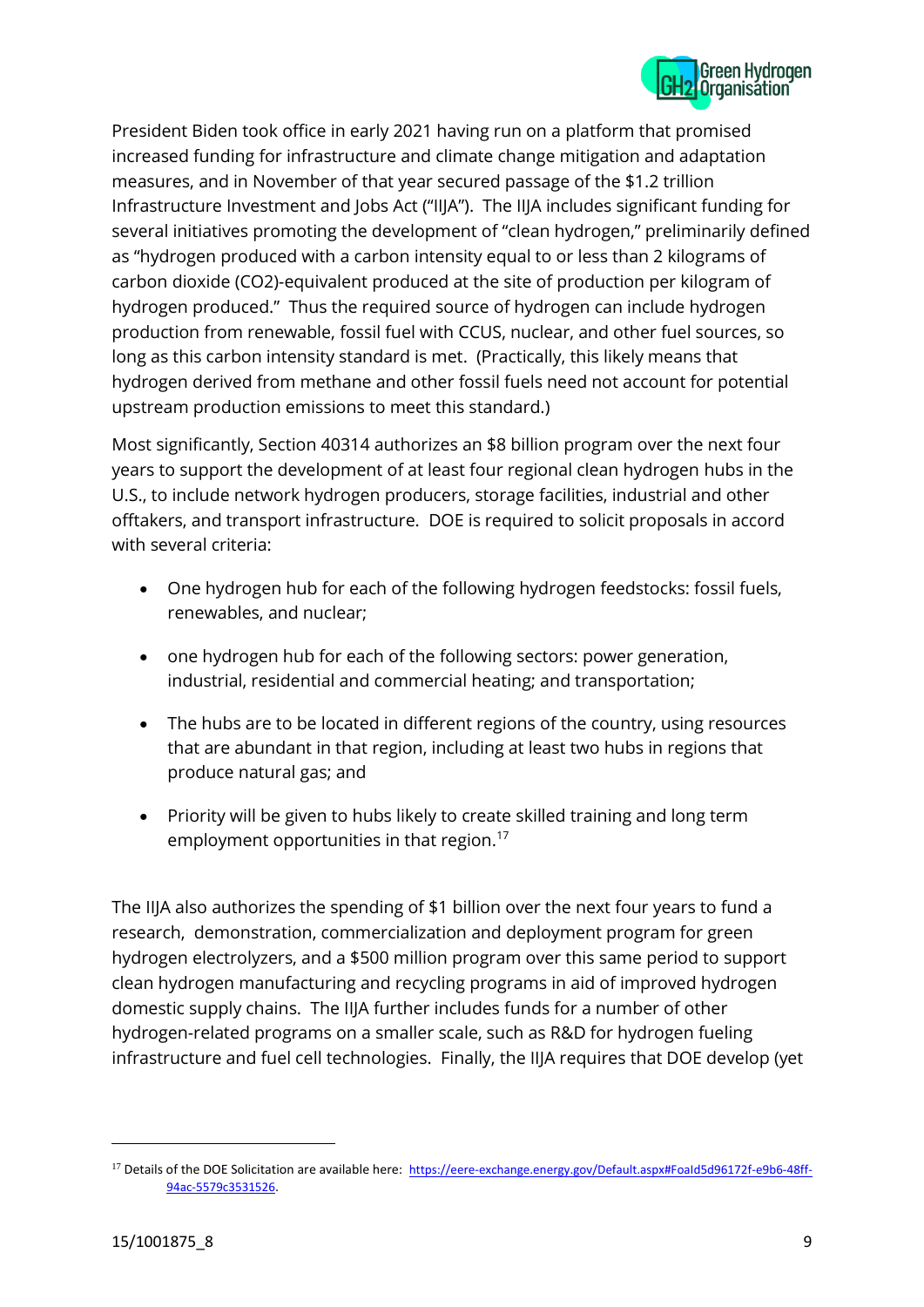

another) national strategy and roadmap to facilitate a clean hydrogen economy in the U.S., to be updated every three years.

Turning to U.S. hydrogen initiatives directly impacting private sector project financing, a bill pending in Congress would grant production tax credits ("PTC") to hydrogen projects, similar to those used to support projects based on other forms of renewable energy. The current iteration of President Biden's proposed "Build Back Better" bill would give anyone producing "clean hydrogen" a PTC of up to \$3 a kilogram for the first 10 years in which on hydrogen is produced. (A previous draft had also included an investment tax credit for hydrogen electrolyzers, which could return in a final bill.) To claim the PTC at the full rate, the production process would have to lead to less than 0.45 kilograms of CO2 emissions per kilogram of hydrogen. Smaller levels of support would be given for hydrogen with a higher carbon footprint, i.e. that derived from fossil fuels.

A number of U.S. states have also taken steps to encourage the adoption of various hydrogen-based technologies, often in the context of helping to support hydrogen fueling stations for hydrogen fuel cell vehicles or incentivizing the purchase of hydrogen fuel cell electric vehicles ("FCEVs"). Most prominently, California has subsidized such programs for several decades, and leads the U.S. in FCEVs on the road. The state requires that 40% of all hydrogen sold at state-funded stations be green hydrogen. Apart from the transportation sector, several U.S. states are funding efforts to encourage the introduction of a set percentage of hydrogen into their fuel supply for existing natural gas-fired power plants, and natural gas distribution systems.<sup>18</sup>

Turning from the tools the U.S. is using to encourage hydrogen deployment to those laws which regulate its sale and use, in some key respects hydrogen falls into a grey area, especially as it takes on a new, expanded role as part of decarbonization and energy transition efforts. Other laws, including several which are HSE-oriented, incidentally regulate hydrogen in ways that may benefit from better coordination.

In the U.S., under the 1938 Natural Gas Act ("NGA") the Federal Energy Regulatory Commission ("FERC") regulates the economic terms for the wholesale sale, and interstate transmission (including pipeline siting) of natural gas. The NGA leaves the regulation of rates for retail sales, intrastate transmission, and distribution, and siting, to individual state utility commissions. A broadly similar allocation of federal and state regulatory authorities applies to the sale and transmission of electricity under the 1935 Federal Power Act. Beginning in the late 1970s FERC issued a series of orders under both the NGA and the FPA which generally liberalized the gas and electricity markets under their purview, by (broadly) separating generation and transmission ownership, and ensuring open access to transmission.

<sup>18</sup> *See* Hydrogen Projects in the U.S., Clean Energy Group, [https://www.cleanegroup.org/ceg-projects/hydrogen/projects-in-the](https://www.cleanegroup.org/ceg-projects/hydrogen/projects-in-the-us/)[us/](https://www.cleanegroup.org/ceg-projects/hydrogen/projects-in-the-us/).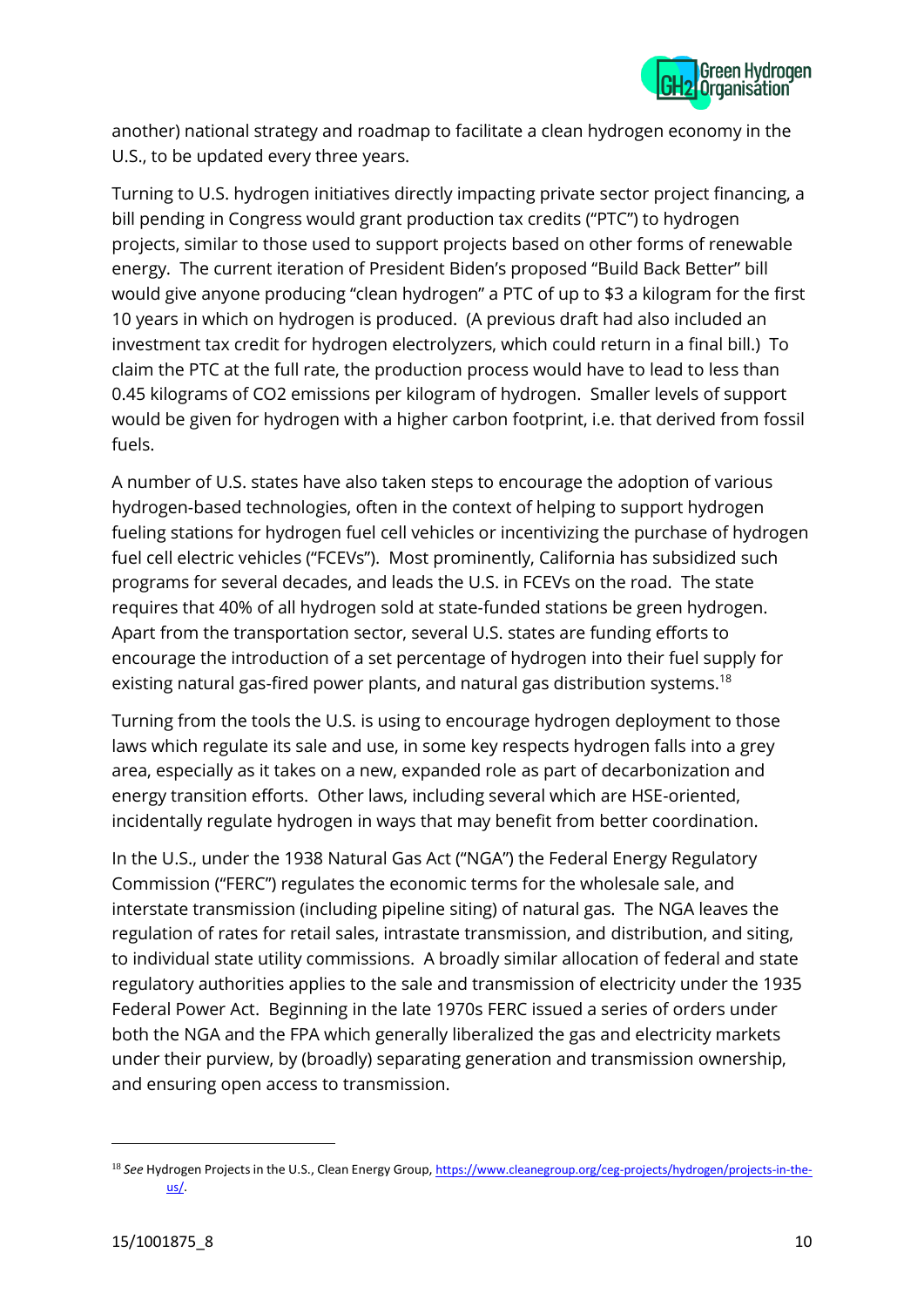

FERC has jurisdiction over hydrogen sales and transmission so long as the hydrogen is blended into natural gas as part of its resale and interstate transmission; however it appears that pure hydrogen does not fall within the purview of the NGA, based on its definition of "natural gas." Moreover, to the extent that the sale of hydrogen is to an ultimate user (i.e. not for "resale"), individual state rate regulation would govern, assuming a state's utility regulation law otherwise applied to it. To date, essentially all of the 1,600 miles of pipelines that carry pure hydrogen in the U.S. are owned by merchant hydrogen producers, who sell hydrogen directly to large hydrogen users such as petroleum refineries and chemical plants. Thus the creation of new, nation-wide large scale hydrogen markets and transportation networks, whether involving sales for resale or to an end customer, may benefit from regulatory revisions at the federal and/or state level, at the least to specifically address hydrogen to remove uncertainty.



The regulatory status of green hydrogen facilities may be further complicated by their need to procure large quantities of renewable electricity for their electrolyzers from gridconnected third parties, i.e. to the extent that their renewable energy source is not entirely 'behind the [green hydrogen project's] meter.' Thirteen U.S. states and the District of

Columbia have liberalized their retail electricity markets, allowing consumers to choose their own supplier; the remaining states require all consumers to buy electricity from the incumbent local utility. Thus green hydrogen developers in the majority of U.S. states may need to obtain power from the local utility whose interests may not fully coincide with theirs (although the potential for the parties to find common ground with regard to the potential for grid balancing along with hydrogen production seems apparent).

Finally, a range of HSE laws and regulations applicable to heavy industrial and petrochemical plants generally, and often implemented under a coordinated system of federal and state authorities carried out by respective HSE agencies, will govern green hydrogen projects. Even if hydrogen itself is not currently a regulated substance under a particular law,<sup>19</sup> other substances commonly found as part of hydrogen 'hubs' typically will be, such as ammonia, e-methane, or liquid organic hydrogen carriers. Brief

<sup>&</sup>lt;sup>19</sup> For example, hydrogen by itself is not covered by the planning and reporting requirements under the Emergency Preparedness and Community Right to Know Act, nor the reporting and response requirements under the Comprehensive Environmental Response, Compensation and Liability Act.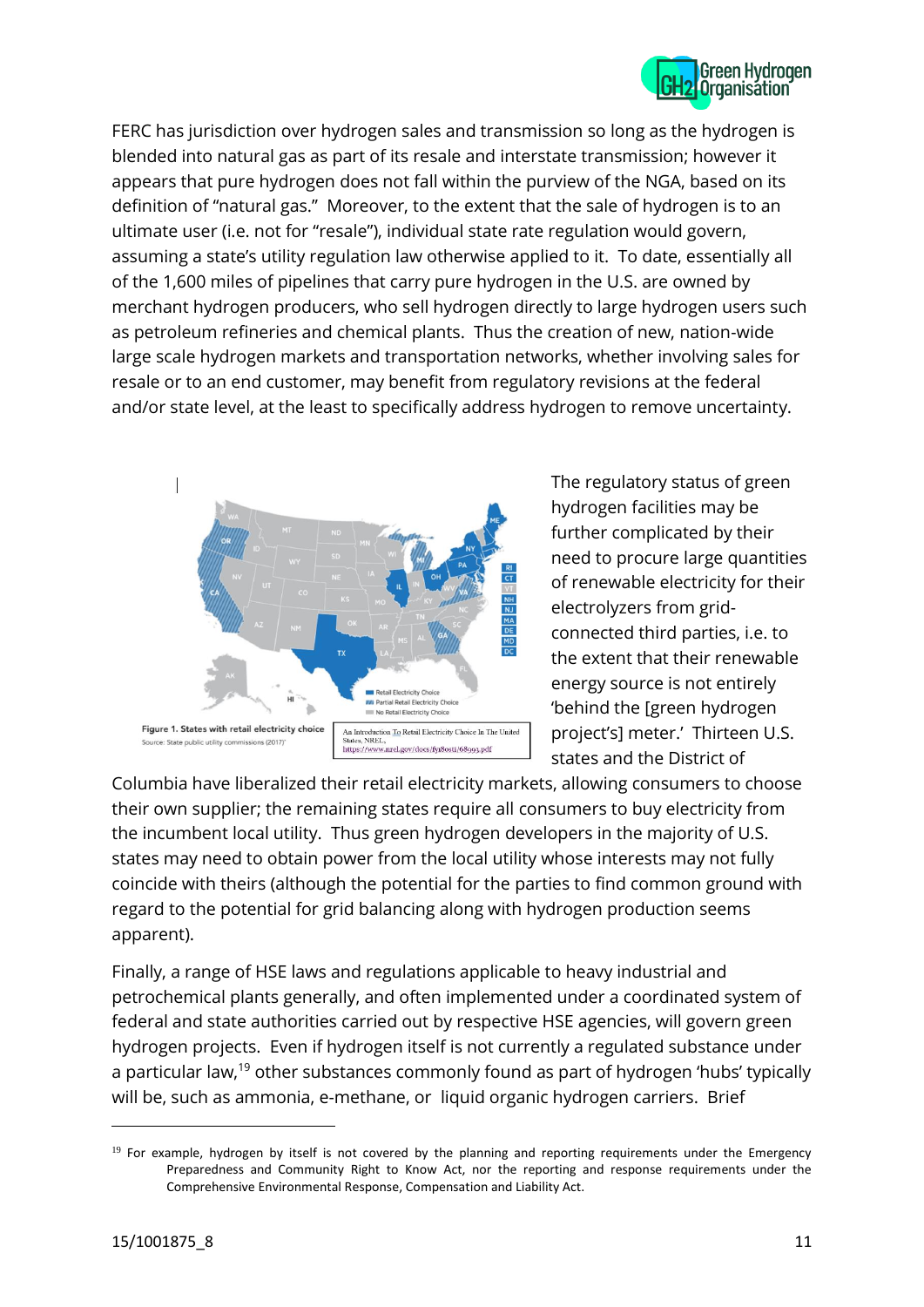

summaries of a few of the key U.S. HSE laws that likely will govern hydrogen projects are included in the Annex. [CAA Risk Management Plan and GHG reporting requirements, OSHA, PHMSA.]

*iv. China*

[Schjordt / Bird&Bird to include]

*v. Chile*

[Schjordt / Bird&Bird to include]

*vi. Denmark*

[Schjordt / Bird&Bird to include]

*vii. South Africa*

South Africa does not currently have a specific law or regulation which regulates the green hydrogen industry. Instead, several policy papers by different government Departments, feasibility studies and government policy positions offer some guidance on the future of the green hydrogen economy in South Africa.

The following are a few examples:

- In 2007, Cabinet approved the national hydrogen and fuel cells research, development and innovation Strategy (HySA Strategy). The HySA Strategy is the responsibility of the Department of Science and Innovation. The primary aim of the programme is to develop South Africa's knowledge, technological expertise and human resources development in the hydrogen sector.
- During the 2019/20 financial year, the HySA Programme underwent its second five-year review, which recommended the development of an overarching [Hydrogen Society Roadmap](https://www.dst.gov.za/images/South_African_Hydrogen_Society_RoadmapV1.pdf) (HSRM). Cabinet subsequently approved of the HSRM on 14 September 2021.
- The HSRM represents South Africa's roadmap to unlock its green hydrogen economy. The HSRM brings together private and public stakeholders to achieve ambitious targets. One of the primary aims of the HSRM is to establish South Africa as a world-leading export destination for green hydrogen that can be produced at a cost similar, if not equal to the cost of grey hydrogen.
- The Department of Science and Innovation is responsible to implement the HSRM. It must do so in collaboration with several public and private sector stakeholders across the country to develop green hydrogen policy and establish South Africa's green hydrogen sector. The following are examples of current collaboration: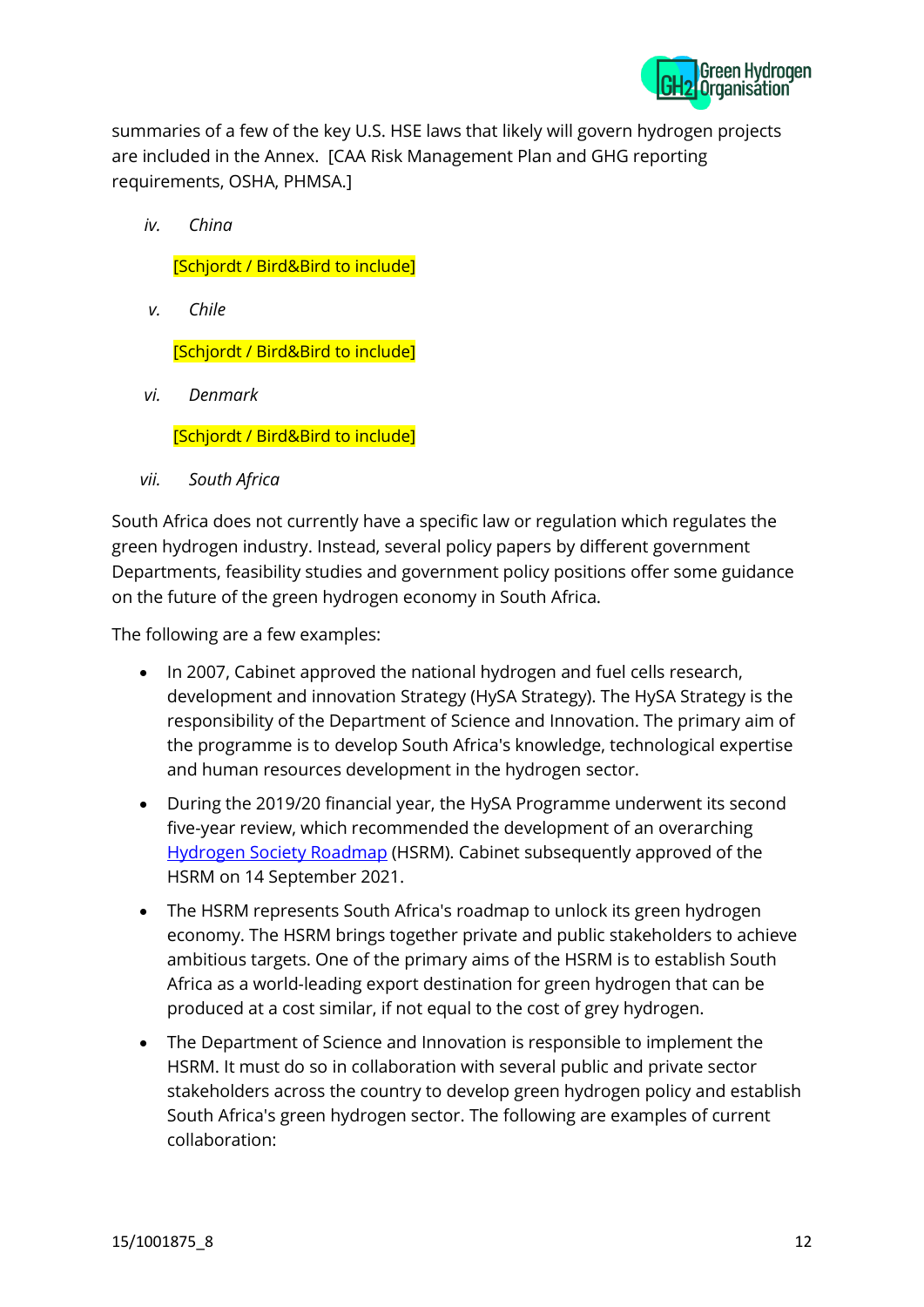

- o The Department of Trade, Industry and Competition (DTIC) is developing a National Green Hydrogen Commercialisation Strategy that will provide confidence to investors that South Africa is a destination for investment in the Hydrogen Economy.
- The **DTIC** has mandated the Industrial Development Corporation [\(IDC\)](https://www.idc.co.za/wp-content/uploads/2021/07/Fueling-a-hydrogen-economy.pdf) to actively pursue partnerships with the private sector to create funding opportunities to promote the green hydrogen economy.
- o The Deputy Minister in the DTIC confirmed in October 2021, that his department was in the process of reviewing its Critical Infrastructure Program, with a view to assist in alleviating some of the infrastructure costs associated with hydrogen production, fueling and transport facilities.
- South Africa has established a partnership with the United Nation Industrial [Development Organisation](https://www.unido.org/green-hydrogen) (UNIDO). The aim of the partnership is to assist South Africa in creating an agile, effective and relevant National Hydrogen Energy Centre that will institutionalise the implementation of the HSRM.
- Finally, of the US\$ 8.5 billion secured by South African President Cyril Ramaphosa at COP26, a portion of the funding is earmarked for investment in green hydrogen production.

#### *viii. Namibia*

Namibia is aiming to be Africa's green hydrogen hub. There is no specific green hydrogen regulatory framework in Namibia, however the government has indicated that it intends to create a legal framework for green hydrogen due to its incredibly complex and technical nature.

Main regulatory elements are:

- During COP26, the Minister of Energy of Belgium and the Minister of Mine and Energy of Namibia signed a Memorandum of Understanding [\(MoU\)](https://www.iea.org/policies/14754-belgium-namibia-mou-on-green-hydrogen) on cooperation in the green hydrogen sector. Belgium intends on importing green hydrogen from Namibia.
- The Namibian Ports Authority [\(Namport\)](https://www.namport.com.na/news/1021/namibian-ports-authority-namport-signs-a-memorandum-of-understanding-with-the-port-of-rotterdam-por-readying-itself-to-become-the-green-hydrogen-export-hub-for-europe-and-the-rest-of-the-world/) signed a MoU with the Port of Rotterdam to prepare Namibia to become a green hydrogen export hub for Europe and the rest of the world. This MoU will help Namibia and the Netherlands collaborate and facilitate the forecasted growth and flow of the green hydrogen supply chain from Namibia to Rotterdam.
- In November 2021, Namibia announced that Hyphen Hydrogen Energy (a German consortium) is its preferred bidder for its first large-scale green hydrogen plant in the Tsau //Khaeb National Park, set to commence in 2026. The plant plans to produce 300,000 tonnes of green hydrogen per year by 2030, by converting 5,000 MW of solar and wind power.